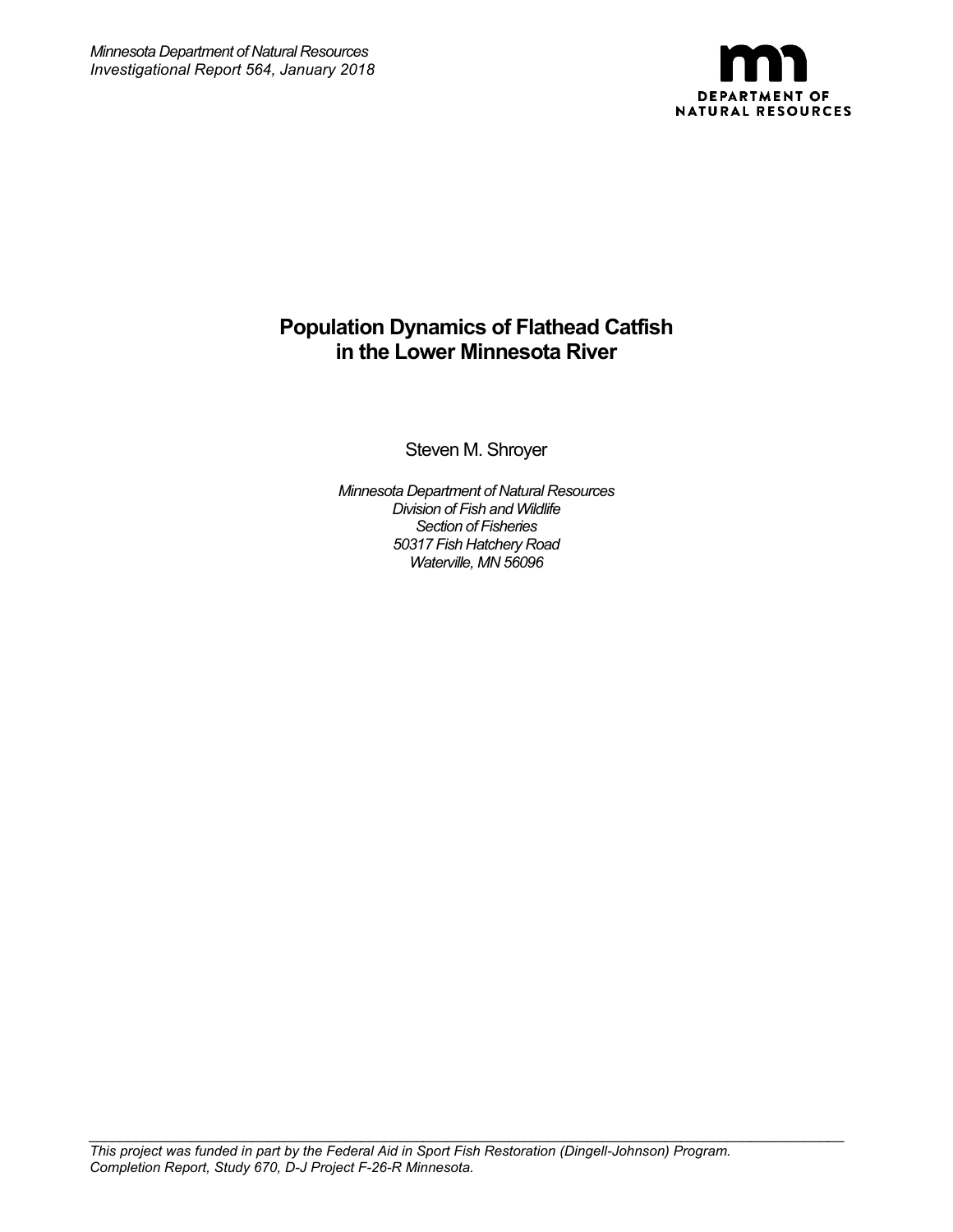## **INTRODUCTION**

Minnesota is at the northern edge of the Flathead Catfish *Pylodictis olivaris* native range, which extends southward in the Mississippi and Rio Grande drainages into Mexico (Lee and Terrell 1987; Jackson 1999). The natural distribution of the Flathead Catfish in Minnesota is limited to the Mississippi River drainage downstream from St. Anthony Falls, the St. Croix River drainage downstream from Taylor's Falls, and the Minnesota River drainage downstream from Granite Falls (Eddy and Underhill 1974; Kirsch et al. 1985; Underhill 1989).

The Flathead Catfish is one of the most important game fish in the Minnesota River (Stauffer et al. 1996), and the fishery is likely to become an even more valuable resource in the future as catfish angling gains in popularity (Arterburn et al. 2002). In addition to being an important game fish, the Flathead Catfish is the apex predator in the Minnesota River. Introduced Flathead Catfish populations have suppressed prey fish communities in Minnesota and elsewhere in North America (Davis 1985; Dobbins et al. 1999; Jackson 1999; Odenkirk et al. 1999). In the Minnesota River, the native Flathead Catfish may also play a keystone role in top-down structuring of the fish community by consuming substantial biomass of less desirable species such as Common Carp *Cyprinus carpio* (Davis 1985).

The Flathead Catfish population in the Minnesota River has experienced a long history of conservative fishing regulations. For many years Minnesota catfish anglers have been limited to a single attended line with one hook or lure; set lines, jug fishing, noodling, etc. are not legal. From 1966-2002 the possession limit on the Minnesota River was 5 combined Channel Catfish *Ictalurus punctatus* and Flathead Catfish. Since 2003, the possession limit for Flathead Catfish has been two with only one of these over 24 in, and since 2015 the season has been closed from December 1 through March 31 to protect concentrations of overwintering fish. There is no commercial fishing for catfish in the Minnesota River. Exploitation rates of Flathead Catfish in the Minnesota River have

not been quantified, but they were suspected to be low due to the restrictive regulations, traditional Minnesota angler preferences for other species, and specialized angling methods typically required to catch Flathead Catfish. However, anecdotal evidence indicates that a growing number of anglers have been targeting large Flathead Catfish in recent years, and there is concern this could lead to a decline in the quality of the fishery if current regulations are inadequate to prevent substantial numbers of these large fish from being harvested.

Prior to this study, limited information was available on Minnesota River Flathead Catfish population characteristics (Stauffer et al. 1996; Stauffer and Koenen 1999; Minnesota Department of Natural Resources, unpublished data). Results of Stauffer et al. (1996) indicated a lightly exploited population with a high-quality size structure and consistent recruitment; however, there was concern that the situation might have changed since their data were collected, and also their sampling was only conducted upstream from New Ulm. Obtaining more detailed and current information farther downstream was important to Minnesota fisheries managers because of differences in the fishery of the lower river such as higher stream order, greater potential influence of emigration to and immigration from the Mississippi River, more urbanization, and greater angling effort.

Similar to other populations in the northern part of the species' range (Vokoun and Rabeni 2005; Gelwicks and Simmons 2011; Piette and Niebur 2011), Flathead Catfish in the Minnesota River may migrate many river kilometers between wintering and spawning habitats, but tend to establish small post-spawning home ranges during late summer (Stauffer et al. 1996; Shroyer 2011). I sampled during the latesummer post-spawning period because it represents a time when fish are essentially nonmigratory and dispersed throughout suitable summer habitat; in addition, flows are usually relatively low and stable, minimizing potential effects of flow variation on capture efficiency.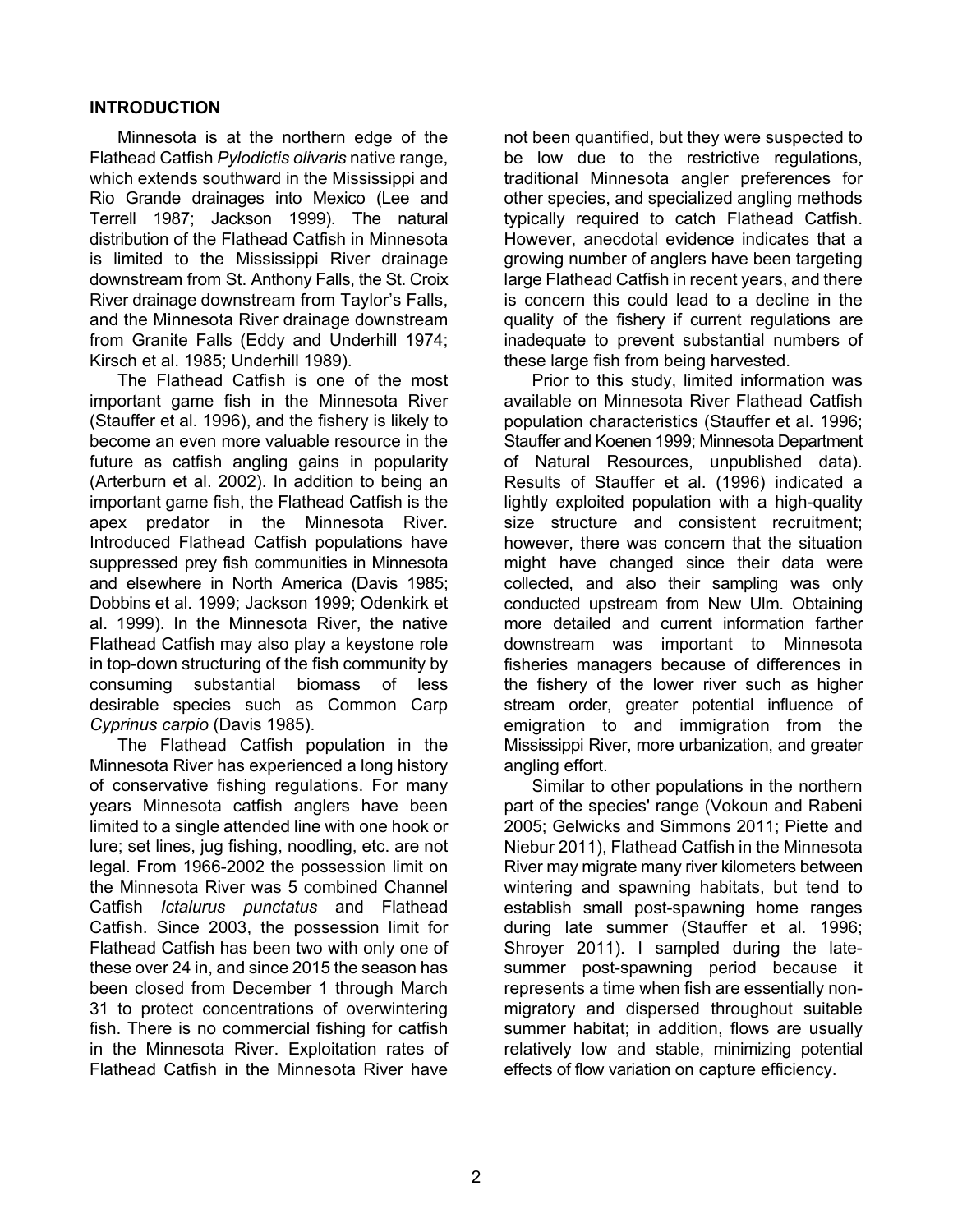In the Minnesota River, low-frequency electrofishing was shown to be effective at sampling juvenile Flathead Catfish, and trotlining was effective at sampling adult fish (Stauffer and Koenen 1999). Therefore, Stauffer and Koenen (1999) recommended a combination of lowfrequency electrofishing and trotlining to sample the entire size range of flathead catfish in the Minnesota River. However, preliminary work during 2010 and 2011 showed that large-diameter, small-mesh unbaited hoop nets were effective at sampling a wide size range of Flathead Catfish in the lower Minnesota River during late summer. Hoop netting has the advantages of being less labor intensive than either low-frequency electrofishing or trotlining, less weather- and flow-dependent than electrofishing, and much safer than trotlining. Therefore, I chose to sample with hoop nets both because of their preliminary efficiency and to further evaluate the gear type in the Minnesota River.

Capture-recapture experiments have rarely been attempted for riverine Flathead Catfish, and with the exception of Pine (2003), they have all relied on traditional closed-population methods such as the Schnabel multiple census (Ricker 1975), with no consideration of potentially more appropriate closed-population models such as those described by Otis et al. (1978), and usually with little or no justification for assuming both geographic and demographic closure (e.g., Scott 1950; Morris et al.1971; Quinn 1988; Dobbins et al. 1999; Daugherty and Sutton 2005). The tendency has been to focus on the assumption of geographic closure (e.g., Quinn 1988; Dobbins et al. 1999; Daugherty and Sutton 2005) while ignoring the equally important assumption of demographic closure (i.e., negligible

recruitment and mortality). In this study I use a rigorous approach similar to that of Pine (2003): considering alternative closed-population and openpopulation models with different assumptions; assessing model parsimony and goodness of fit; and discussing effects of potential violations of assumptions.

### **METHODS**

We sampled Flathead Catfish from four reaches in the lower Minnesota River (Table 1; Figure 1) during August of 2013, 2014, and 2015 (Table 2) when discharge was  $33-122$  m<sup>3</sup>/s at the nearest U.S. Geological Survey stream gauges (Figure 2). Sampling was also planned for the same four reaches during 2016, but due to boat landings blocked by deposited sediment as the river receded from unusually high stages during the first week of August, followed almost immediately by exceptionally high discharge for the rest of the month (Figure 2), we were only able to sample the LeSueur reach. The LeSueur and Jordan reaches were rural locations with mostly unmodified banks and abundant coarse woody structure. The Mankato reach was an urban location with predominantly riprapped banks and little coarse woody structure. The Shakopee reach was in the Twin Cities Metro Area, with moderately abundant coarse woody structure, a potentially strong influence of the Mississippi River fish community, and a large potential angler population nearby. The order in which reaches were sampled was chosen randomly the first year, and then the order was rotated in each subsequent year to avoid producing misleading differences in catches among reaches due to any consistent trends in river conditions or fish behavior from early to late August.

| Reach    | Downstream end        | Upstream end          |
|----------|-----------------------|-----------------------|
| Shakopee | 44.80153°, -93.53676° | 44.79382°, -93.58024° |
| Jordan   | 44.69487°, -93.64488° | 44.68638°, -93.67834° |
| LeSueur  | 44.45985°, -93.92409° | 44.43528°, -93.93355° |
| Mankato  | 44.18057°, -94.00375° | 44.16469°, -94.03647° |

TABLE 1. Geographic coordinates of the study reaches in the lower Minnesota River.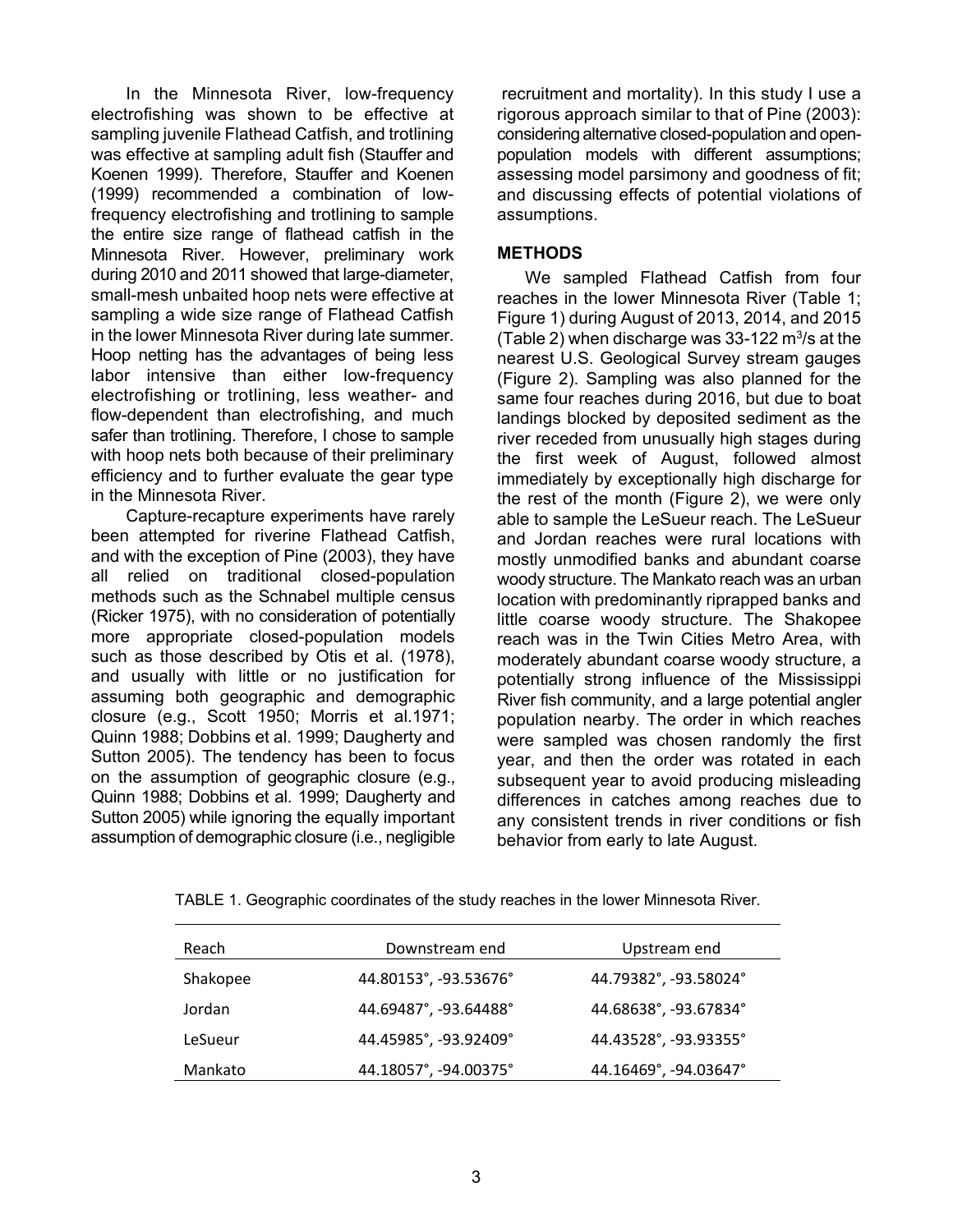

FIGURE 1. Locations of the four study reaches (starred) and other geographic features in southern Minnesota.

| Reach    | 2013          | 2014          | 2015          | 2016         |
|----------|---------------|---------------|---------------|--------------|
| Jordan   | $8/5 - 8/9$   | $8/11 - 8/15$ | $8/17 - 8/21$ | ΝA           |
| Mankato  | $8/12 - 8/16$ | $8/18 - 8/22$ | $8/24 - 8/28$ | ΝA           |
| LeSueur  | $8/19 - 8/23$ | $8/25 - 8/29$ | $8/3 - 8/7$   | $8/8 - 8/11$ |
| Shakopee | $8/26 - 8/30$ | $8/6 - 8/8$   | $8/10 - 8/14$ | ΝA           |

TABLE 2. Dates of sampling each study reach in the lower Minnesota River during August, 2013-2015.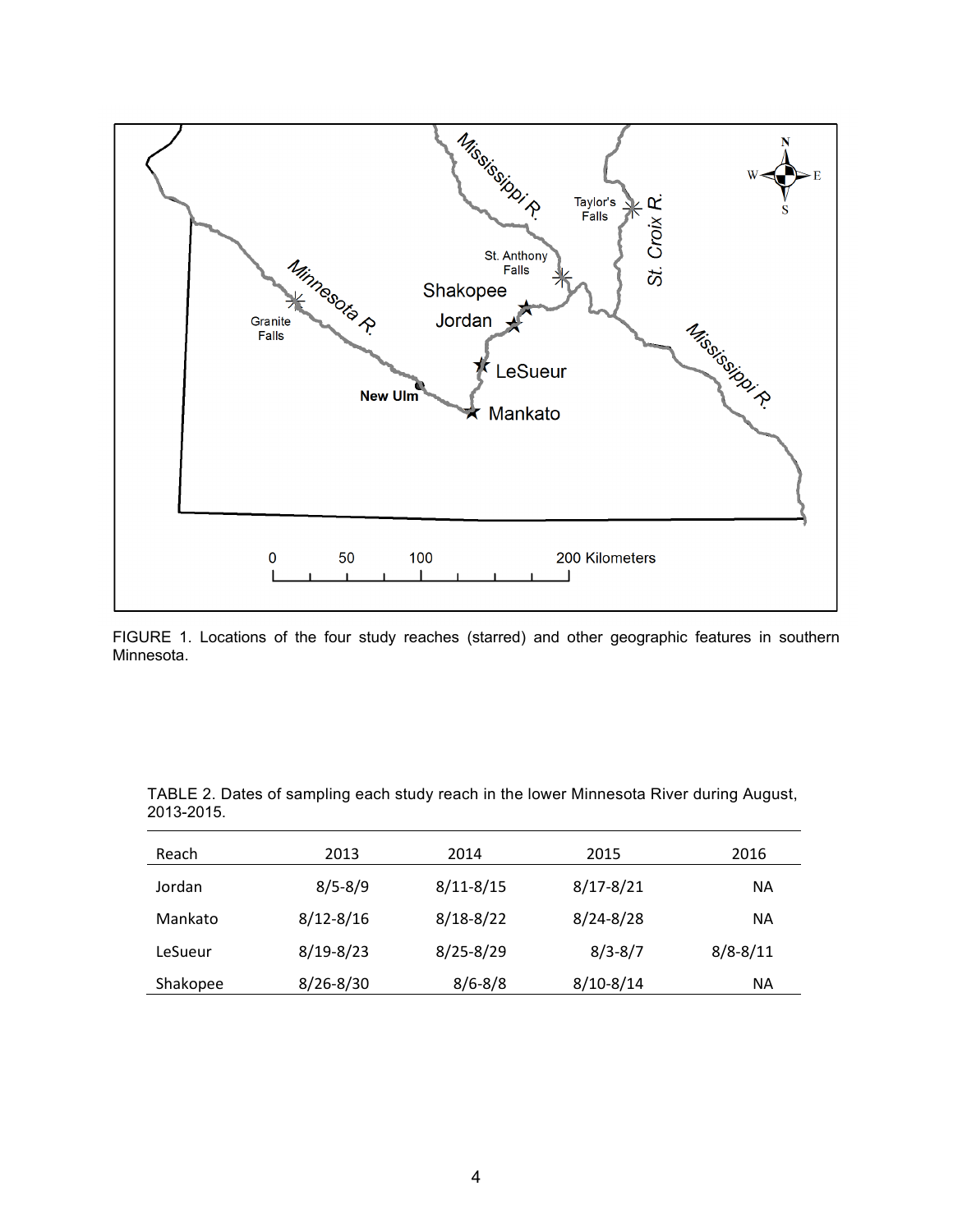

FIGURE 2. Discharge  $(m^3/s)$  of the Minnesota River at 12 am Central Daylight Time during each day of August, 2013-2016 at two U.S. Geological Survey gauges. The 2016 data are provisional.

Within each 4-km reach, we fished 15 large unbaited hoop nets for four consecutive nights, except the Shakopee reach in 2014 when there were only two effective nights of effort due to major problems with the net sets the first two nights; and the LeSueur reach in 2016 when we had to retrieve the nets after three nights due to an excessive increase in discharge. The hoop nets had a total length of 4.9 m; seven fiberglass hoops tapering from 1.2 m at the front to 1.0 m at the back; 2.5-cm-square knotted mesh of size 15 twine with black asphalt net coat treatment; hand-tapered finger-size throats on the second and fourth hoops, with the first throat tied to the fifth hoop; and a rope bridle across the mouth of the net. The nets were spaced as uniformly as possible throughout each reach while attempting to set in locations favorable for maximizing catches of Flathead Catfish (e.g., near vertical banks and coarse woody structure on outside bends). Potential net locations were initially investigated with a Lowrance® Elite-5 DownScan

Imaging™ sonar to minimize snagging on submerged woody structure. Each net was deployed with a 4.5-9.1 kg navy anchor (and usually an anchor chain) attached to the cod end with a 4.5-m rope and snap swivel; the mouth of the net extending downstream (unanchored); and a marker buoy attached to the bridle with a 9-m rope and snap swivel. Water depths at the front hoop ranged from 0.8 to  $5.0 \text{ m}$  (median =  $2.0 \text{ m}$ ). Nets were set one morning and lifted the next morning. Water temperatures when nets were set or lifted ranged from 18.0 $^{\circ}$  to 28.0 $^{\circ}$  C (median = 24.1 $^{\circ}$ C). Nets were generally reset in the same locations each day, but occasionally a net was moved after the first set or two due to problems with snags, excessive current velocities, or eddies. Most nets were set in virtually the same locations each year, but a few had to be relocated short distances within the study reaches because previous locations were no longer favorable for hoop nets.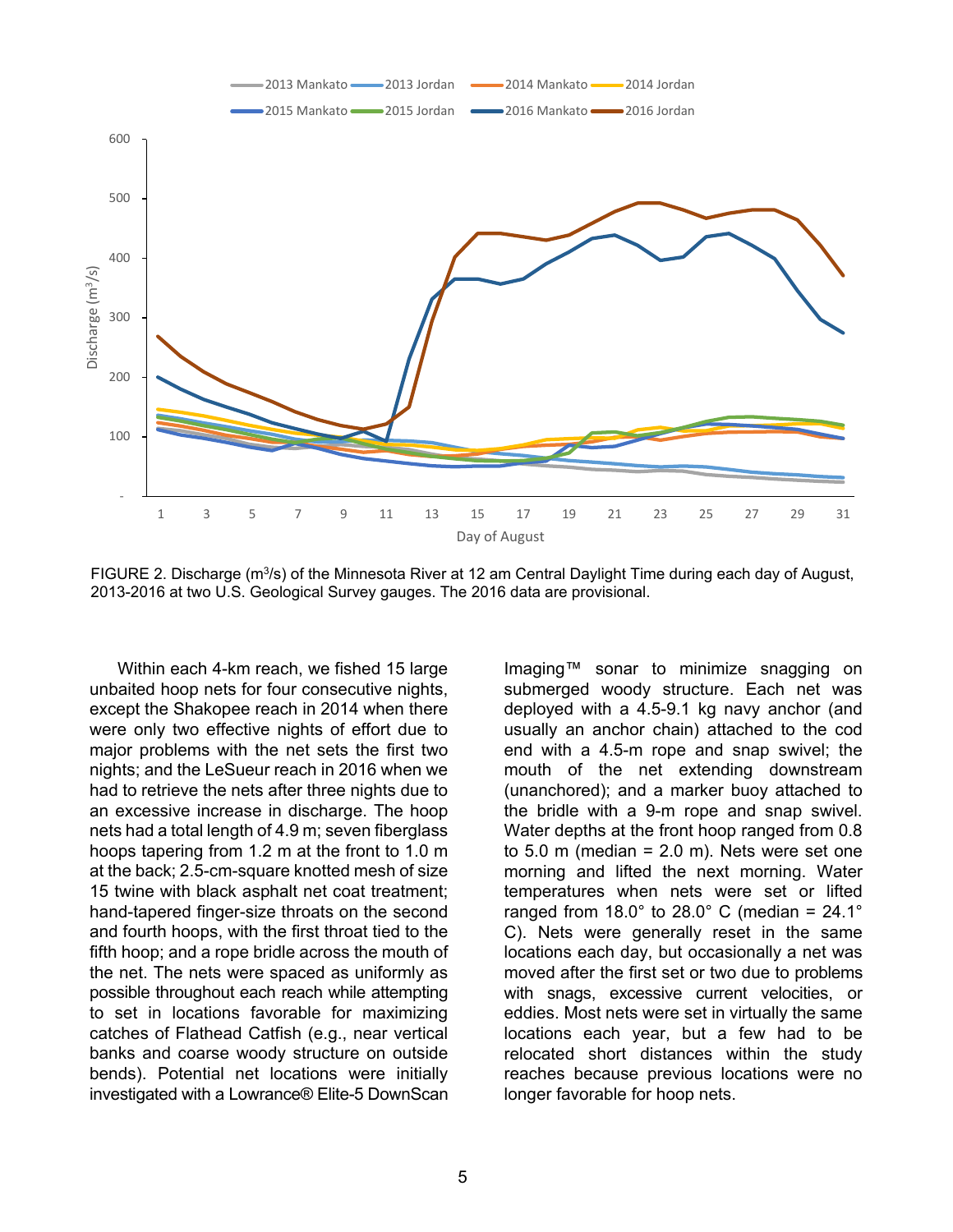Upon retrieval of each hoop net, all captured Flathead Catfish were placed in a stock tank of fresh river water. After 2013, bottled oxygen was bubbled from a diffuser and salt was added to the stock tank to reduce stress. All newlycaptured Flathead Catfish ≥ 25 cm TL (except six larger fish captured on the last day of sampling during 2015) were implanted with a glassencapsulated 12 mm X 2 mm, 134.2 kHz, FDXB PIT tag in the cephalic portion of the adductor mandibularis muscle immediately posterior to the left eye. This tagging location was used to virtually eliminate the possibility of accidental human ingestion, and it had been shown to have a high retention rate (Daugherty and Buckmeier 2009). Tags were scanned immediately after implantation to insure they were functional, and each tagged fish had the entire adipose fin removed as a secondary mark to enable estimation of the tag loss rate. All Flathead Catfish were scanned for a previously-implanted PIT tag and measured the first time they were captured in a given year. In 2013 an entire pectoral spine was removed from each newlytagged fish for age and growth analysis, except for one fish that was captured with both spines broken, and five large fish when attempts to remove entire spines without substantial injury to the fish were unsuccessful. Pectoral spines were quickly and easily removed from small Flathead Catfish with little apparent injury to the fish, but it was difficult to disarticulate the spines from large Flathead Catfish (over about 80 cm). Although disarticulation and removal of entire pectoral spines from catfish is common practice (e.g., Stauffer et al. 1996) and reportedly nonlethal to Channel Catfish (Stevenson and Day 1987; Michaletz 2005), removing the spine from a large Flathead Catfish was often time consuming and considered overly stressful and harmful to the fish. Spine removal from the larger Flathead Catfish often required cutting around the articulating process to sever tough connective tissue, followed by strenuous wiggling and twisting of the spine with pliers, which resulted in a large, sometimes profusely bleeding wound. This procedure probably contributed to behavioral effects or even post-release mortality that could have affected the capture-recapture results. Therefore, after 2013, pectoral spines were only removed from newly-tagged fish < 71 cm TL.

Fish were released within 100 m of their capture locations, but not in immediate proximity to deployed nets.

Hoop net CPUE was calculated as both catch per net-night and catch per night (15 netnights), but catch per night was used in modeling and hypothesis testing because its sampling distribution was more symmetrical and did not include zeroes. The size structure of the catch was summarized using the standard length categories for Flathead Catfish recommended by Bister et al. (2000): Stock  $\geq$  35 cm; Quality  $\geq$ 51 cm; Preferred ≥ 71 cm; Memorable ≥ 86 cm; and Trophy  $\geq 102$  cm.

The hoop netting and PIT tagging were planned as a robust design experiment using within-year data to obtain closed-population abundance estimates and among-year data to estimate apparent survival after accounting for any temporary emigration (Williams et al. 2002). Alternatively, conventional open-population estimates of abundance, apparent survival, and recruitment + immigration were obtained from POPAN Jolly-Seber models (Schwarz et al. 1993; Schwarz and Arnason 1996). Models were fitted in Program MARK Version 6.1 (Program MARK 2017). Closed-population models were limited to the "Full Likelihood *p* and *c*" option within Program MARK because the data did not support more complex models. Potentially useful models were selected based on estimability of parameters, bias-corrected Akaike information criteria (AICc), and examination of residual plots. Models were considered to fit reasonably well if none of the deviance residuals were outside the bounds of  $\pm 2$  when c-hat was set to the default value of 1. Program MARK Version 6.1 did not produce meaningful residual plots for POPAN Jolly-Seber models, so I examined residual plots for the equivalent Link-Barker Jolly-Seber models instead. Both closed-population and open-population models were fitted to various length groups (at the time of marking) to account for potential length-based heterogeneity in capture probabilities and to allow comparing abundance estimates for individual length groups to length frequencies of the hoop net catches. Closed-population models were fitted separately to each reach, but reaches were pooled for open-population models to maximize the precision of parameter estimates.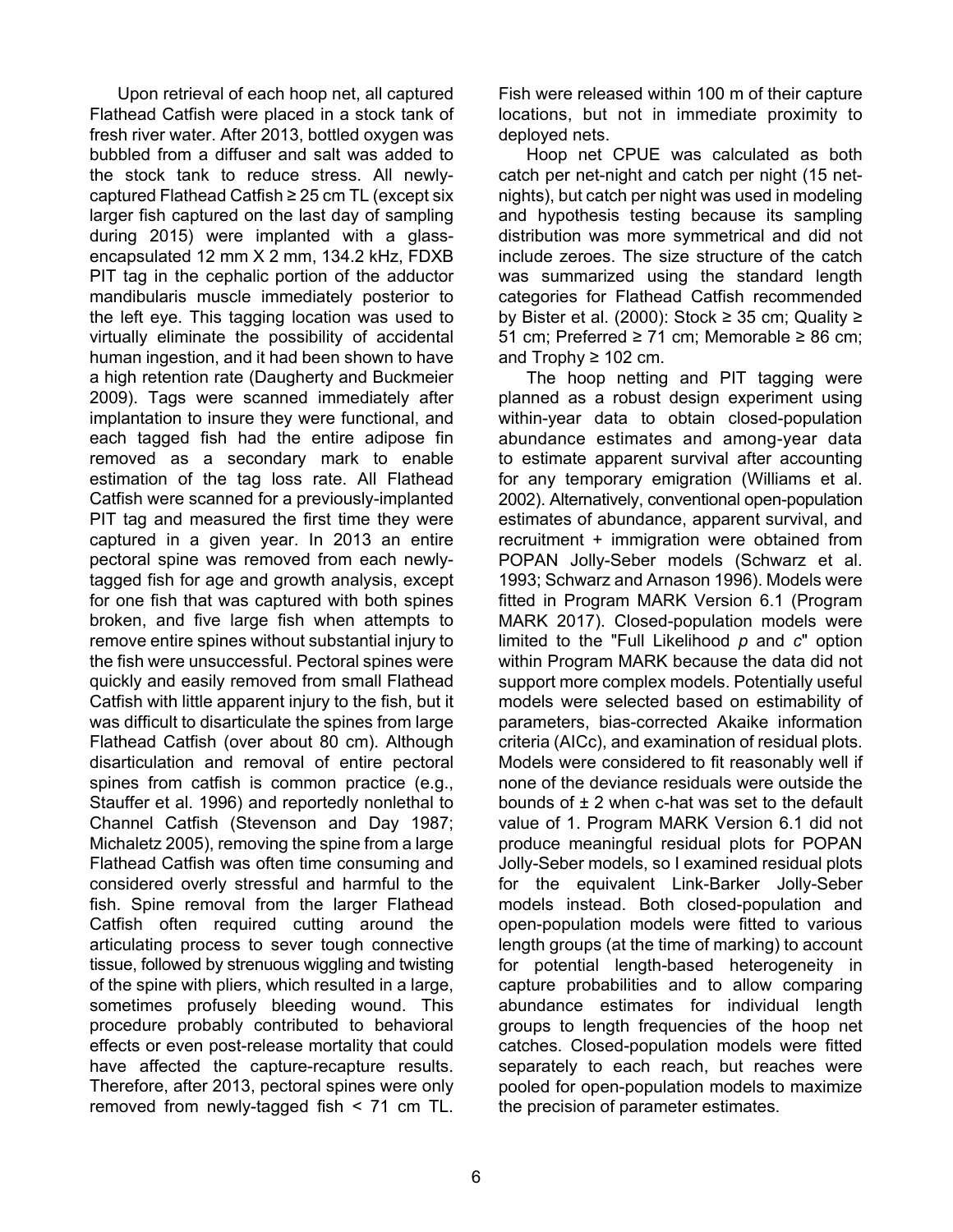Pectoral spines and attached tissue were airdried for several days after collection and then stored in labeled coin envelopes until cleaning and sectioning. The cleaning process involved:

- 1) Pulling off any easily removable skin, muscle, or connective tissue and clipping off the excess distal end of the spine with side-cutting pliers.
- 2) Soaking the spine in an individually labeled vial overnight in a solution of approximately 75 mL of Biz® detergent booster dissolved in 1 L of water.
- 3) Removing the softened skin, muscle, and connective tissue using a scalpel, forceps, and side-cutting pliers.
- 4) Rinsing the spine three times with water, then soaking the spine overnight in its vial with a 50:50 ammonia: water solution.
- 5) Rinsing the spine three times with water, then placing it back in its vial with 50% isopropyl alcohol until sectioning.

After thorough cleaning, spines were crosssectioned through the approximate center of the articulating process to avoid losing early annuli to the central lumen (Turner 1982). At least two 0.030-in-thick sections were cut from each spine using a Buehler IsoMet® low-speed saw, 15 HC - 4 in wafering blade, and IsoCut® fluid. After sectioning, all pieces of each spine were blotted with paper towels and placed back in a labeled coin envelope until age determination. Then two spine sections from each fish were placed on a glass microscope slide and covered with immersion oil or baby oil, making sure both sides of each section were coated. The slides were then viewed on a black background under a dissecting microscope with light from twin high-intensity gooseneck light sources adjusted at low angles to the slide to optimize the visibility of annuli. Both spine sections were examined and crossreferenced while enumerating annuli. Examination of spines from smaller, younger fish helped verify the location of the first annulus in larger, older fish. The edge of the spine was generally interpreted as current-year growth in smaller, younger fish. In

larger, older fish there generally appeared to be an annulus at or very near the edge of the spine. In some cases when interpretation of the edge was uncertain, I made my best judgment based on the pattern in the last few previous growth increments. Since spines tend to underestimate age relative to otoliths (Nash and Irwin 1999; Olive et al. 2011; Steuck and Schnitzler 2011), if in doubt about interpretation of a spine I assigned the older potential age. The best spine section from each fish was digitally photographed for reference and measurement using a camera tube attached to the dissecting scope. Measurements of spine radii to the edge and to the last annulus were obtained from digital images using ImageJ 1.48v software (ImageJ 2017). Radii were measured along the center of the extension of the anterior edge of the pectoral spine, as illustrated and described by Turner (1982). Spines that were obviously deformed or had indistinct centers were not measured. A regression of fish length versus spine radius for the 2013 sample was linear (*R*<sup>2</sup> = 0.914) with an intercept not significantly different from zero  $(P = 0.806)$ ; therefore, I used the direct proportion method (DeVries and Frie 1996) to back-calculate fish length at last annulus for measured spines that exhibited current-year growth. Since sampling was conducted in August after some fish exhibited substantial current-year growth, lengths at last annuli rather than lengths at capture were used to fit a von Bertalanffy growth curve that was standardized to lengths at the beginning of the growing season.

A catch curve (Ricker 1975) was constructed from *ln*(catch+1) of each age class from the pooled 2013 catch-at-age data. Only ages 5 and older were used to estimate mortality and recruitment variability because younger ages were on the ascending limb of the catch curve. An ordinary least squares linear regression model was fitted to *ln*(catch+1) vs. ages 5-32. The absolute value of the slope of the regression equation was the estimate of instantaneous mortality rate *Z*; survival rate  $S = e^{-Z}$ ; and total annual mortality rate  $A = 1 - S$  (Ricker 1975). Studentized residuals from the linear regression model were used as a measure of recruitment variability (Maceina 1997).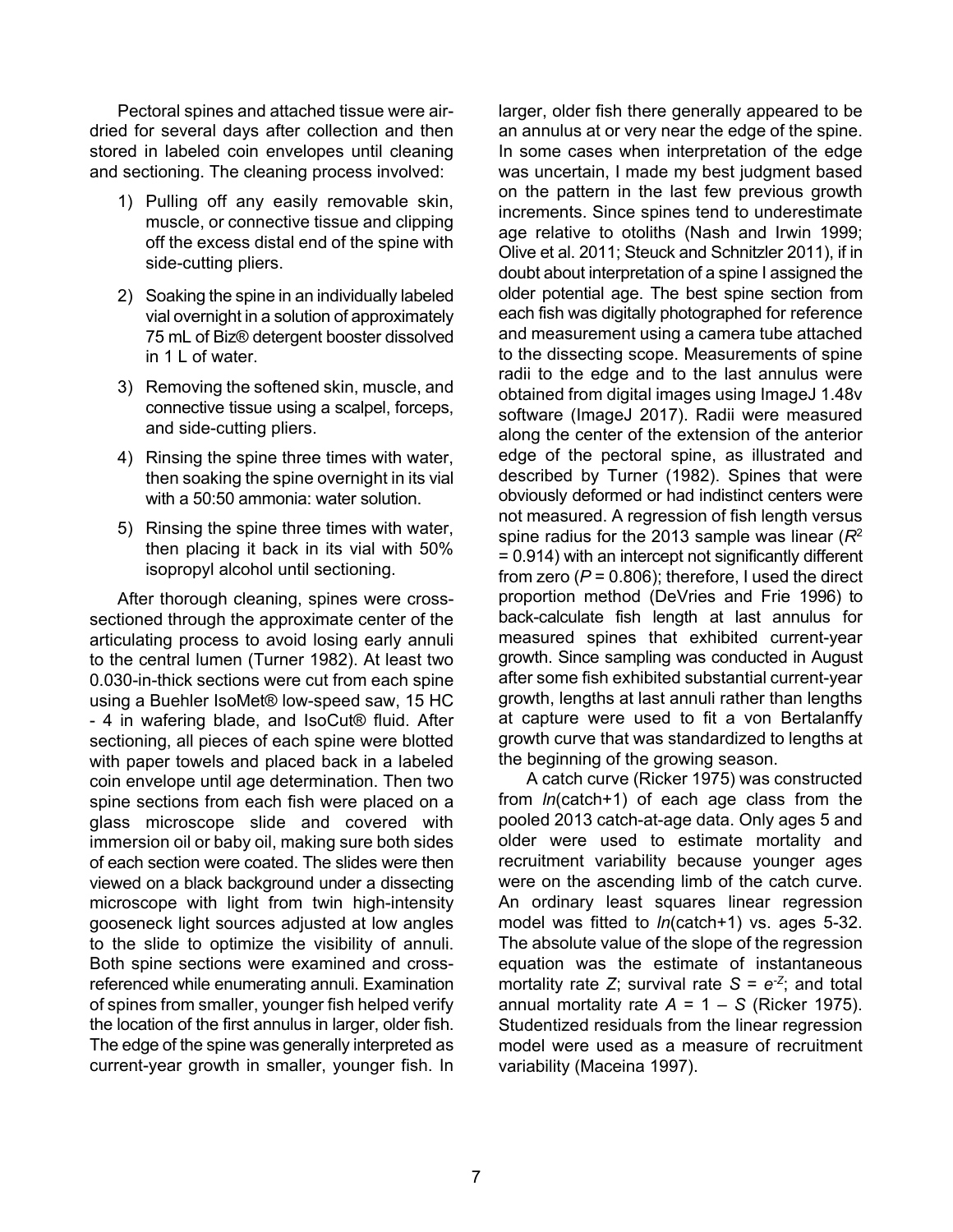# **RESULTS[1](#page-7-0)**

<span id="page-7-0"></span>l

#### **General Catch Statistics**

The Flathead Catfish catch per net-night averaged 1.2, but the frequency distribution was highly skewed (Figure 3). Almost 50% of the net-nights caught none, and 75% caught two or fewer; however, catches were as high as 12 per net-night. The catch per night (15 netnights) was more symmetrically distributed (Figure 4). Nightly catches varied from 6 to 41, with a median of 17. A multiple linear regression model of log-transformed nightly catches with reach, year, night within the sampling period, day of the month, and discharge as predictor

variables (Table 3) revealed strong effects of reach, night within the week (catches tended to decline over time; Figure 5A) and day of the month (catches tended to increase throughout August; Figure 5B). Mean nightly catches at Mankato were 23.5 versus only 12.9 at Jordan, but no other differences among reaches were significant ( $P \le 0.05$ ). There was no evidence for differences in nightly catch rates among years, and no evidence for an effect of discharge within the range encountered during August of 2013-2015.



FIGURE 3. Distribution of Flathead Catfish hoop net catch per net-night in four reaches of the lower Minnesota River during August, 2013-2015.

 $1$  Because of the very limited sampling that could be completed in 2016, only 2013-2015 results are presented.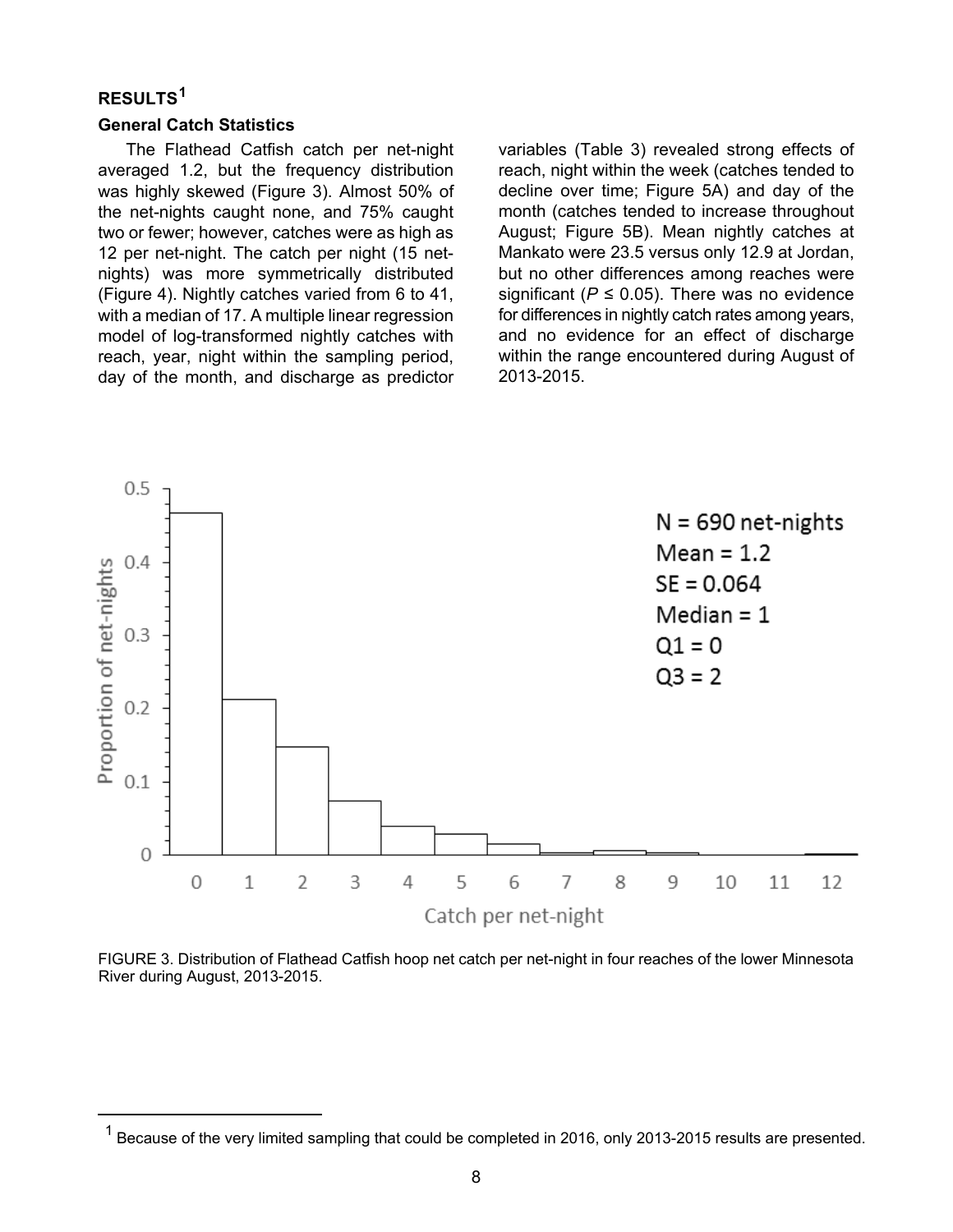

FIGURE 4. Box plot of hoop net catch per night of Flathead Catfish in four study reaches of the lower Minnesota River during August, 2013-2015. Effort per night was always 15 nets. The boundaries of the box indicate the 25th percentile (Q1) and 75th percentile (Q3), and the line within the box indicates the median. Whiskers (error bars) above and below the box indicate the 90th and 10th percentiles, and dots outside the whiskers represent outliers.

|           | df           | SS     | <b>MS</b> | F       | P      |
|-----------|--------------|--------|-----------|---------|--------|
| Reach     | 3            | 1.9645 | 0.6548    | 4.8173  | 0.0064 |
| Year      | 1            | 0.0019 | 0.0019    | 0.0138  | 0.9072 |
| Night     | $\mathbf{1}$ | 0.8351 | 0.8351    | 6.1432  | 0.0180 |
| Date      | 1            | 1.5153 | 1.5153    | 11.1471 | 0.0020 |
| Discharge | 1            | 0.0618 | 0.0618    | 0.4544  | 0.5046 |
| Residuals | 36           | 4.8938 | 0.1359    |         |        |

TABLE 3. Analysis of variance for a multiple linear regression model with log-transformed nightly hoop net catch as the response variable and reach, year, night within the sampling period (1-4), sampling date (August 1-31), and discharge as predictor variables.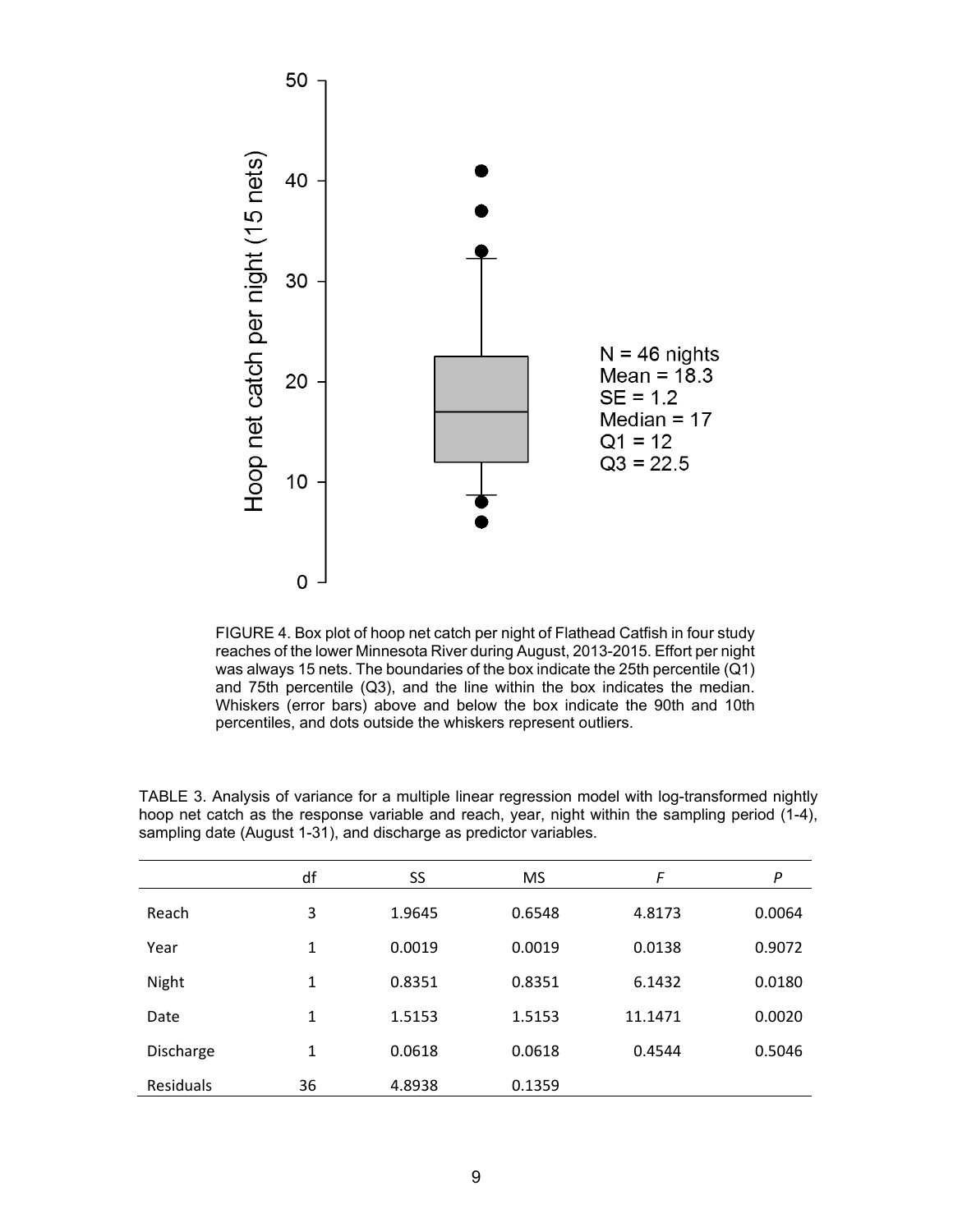

FIGURE 5A & 5B. Natural log of the nightly hoop net catch of Flathead Catfish in 2013-2015 versus the night of netting (A) and the day of August (B).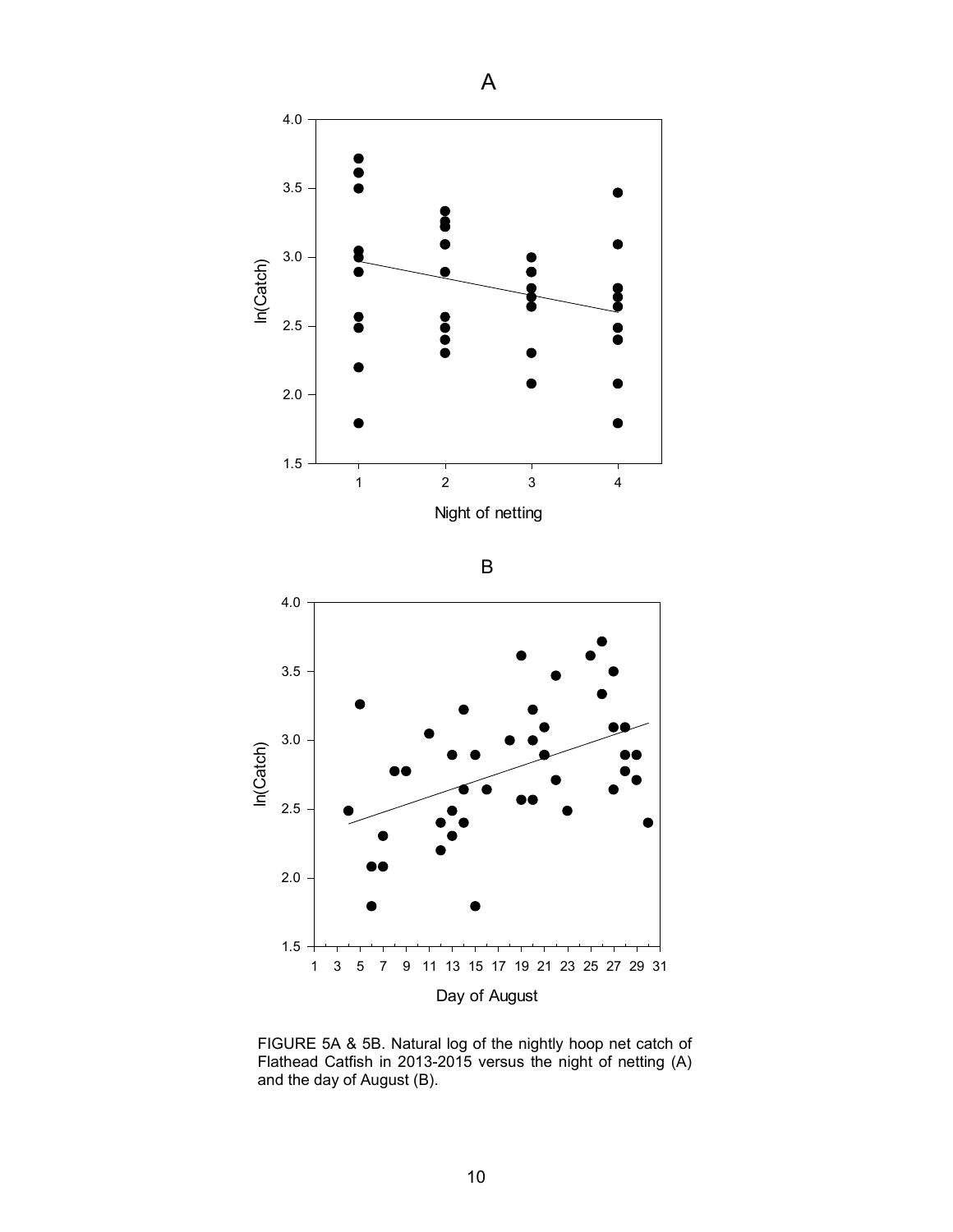Flathead catfish captured in the hoop nets ranged from 19.1 to 119.4 cm, with a median of 75.8 cm (Figure 6). Proportional size distributions (Guy et al. 2007), calculated from pooled catches for all years and reaches, were: PSD = 90; PSD-P = 59; PSD-M = 35; PSD-T = 9; PSD S-Q = 10; PSD Q-P = 31; PSD P-M = 23; and PSD M-T = 27. When reaches were pooled, overall length frequencies of the catch differed among years (Chi-squared = 29.531 with 8 df; *P* < 0.001; Table 4). Frequencies of Flathead Catfish < 51 cm were substantially lower than expected in 2013, substantially higher than expected in 2014, and slightly lower than expected in 2015; while frequencies of Flathead Catfish  $\geq 102$  cm were substantially higher than expected in 2013, substantially lower than

expected in 2014, and the same as expected in 2015. However, frequencies of the three middle length classes did not substantially differ among years, and each year, the highest catches were of the 51-70 cm length class. When years were pooled, overall length frequencies of the catch differed among reaches (Chi-squared = 32.378 with 12 df;  $P = 0.001$ ; Table 5). Frequencies of Flathead Catfish < 51 cm were substantially higher than expected at LeSueur and substantially lower than expected at Mankato. In the three middle length classes, relative frequencies varied among reaches. There was little difference among reaches in relative frequencies of Flathead Catfish  $\geq$  102 cm, except they made up a lower than expected proportion of the catch at LeSueur.



FIGURE 6. Length frequency of the hoop net catch of Flathead Catfish in four study reaches of the lower Minnesota River during August, 2013-2015.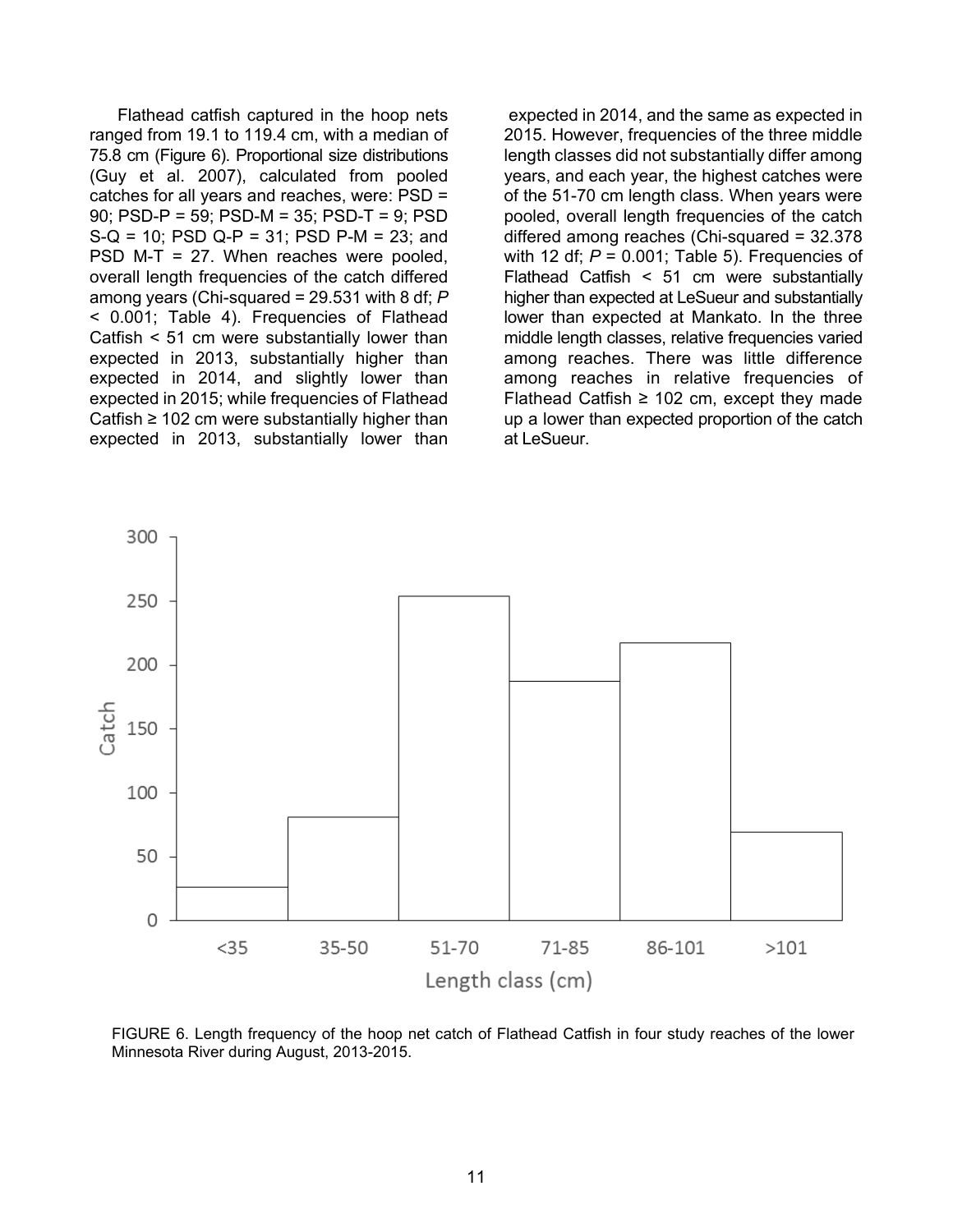| Length<br>class (cm) | 2013    | 2014    | 2015    |
|----------------------|---------|---------|---------|
| < 51                 | 17 (34) | 59 (38) | 31(35)  |
| 51-70                | 85 (80) | 87 (90) | 82 (84) |
| 71-85                | 61 (59) | 61 (66) | 65 (62) |
| 86-101               | 70 (69) | 73 (77) | 74 (72) |
| >101                 | 31(22)  | 15 (24) | 23(23)  |

TABLE 4. Observed (and expected) August hoop net catches of Flathead Catfish in the lower Minnesota River, by length class, in each of three years. Expected values represent the average proportional distribution among years.

TABLE 5. Observed (and expected) August hoop net catches of Flathead Catfish in the lower Minnesota River, by length class, in each of four reaches. Expected values represent the average proportional distribution among reaches.

| Length<br>class (cm) | Shakopee | Jordan  | LeSueur | Mankato |
|----------------------|----------|---------|---------|---------|
| $51$                 | 22(24)   | 25(21)  | 35(27)  | 25(36)  |
| 51-70                | 48 (56)  | 40 (50) | 73 (63) | 93 (85) |
| 71-85                | 55 (41)  | 28 (37) | 32 (47) | 72 (62) |
| 86-101               | 43 (48)  | 55 (43) | 56 (54) | 63 (72) |
| >101                 | 16 (15)  | 16 (14) | 12 (17) | 25(23)  |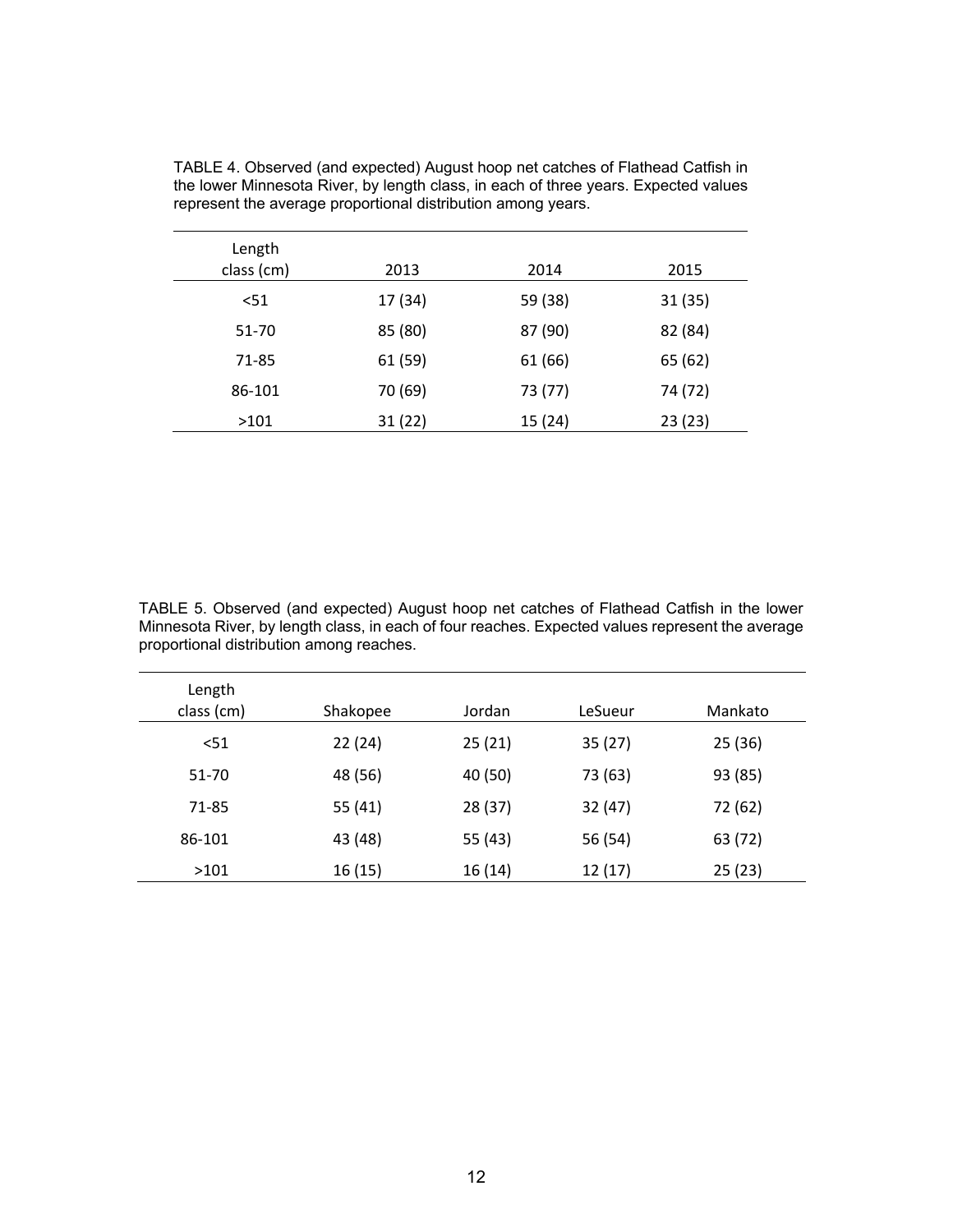### **Age, Growth, and Catch-at-Age Data**

The hoop net catch in 2013 was composed of many age classes from 1 to 32 (Figure 7). My maximum age estimate of 32 is eight years older than that reported by Stauffer et al. (1996), but similar to that reported for Pools 12 and 13 of the Upper Mississippi River based on otoliths (Steuck and Schnitzler 2011).

An ordinary least-squares linear regression model fit the 2013 catch curve reasonably well  $(R^2 = 0.69)$  for ages 5-32 (Figure 8), and the slope of the descending limb was highly significant (*P* < 0.001). None of the individual ages had undue influence, because the largest Cook's distance was substantially less than 1 (Weisberg 1985). The resulting estimates were  $Z = 0.0940$  (95%) confidence interval 0.0685-0.119), *S* = 0.91 (95% confidence interval 0.89-0.93), and *A* = 0.090 (95% confidence interval 0.066-0.11),

indicating a very high annual survival rate for Flathead Catfish age 5 and older. Studentized residuals of the regression model indicated relatively consistent recruitment of the 1981-2008 year classes, with only the apparently weak 1995 and 1997 year classes as outliers with residuals beyond the bounds of  $\pm$  2 standard deviations (Figure 9). There was no long-term time trend in the residuals that would suggest biased estimates of *Z*, *S*, and *A* from the catch curve.

Modal ages in hoop net catches of Flathead Catfish < 71 cm were 6 in 2013, 3-4 and 6 in 2014, and 5 in 2015 (Figure 10). Annual variation in modal ages probably was due to fluctuations in both year class strengths and catchability of fish < 51 cm, at least 74% of which each year were younger than age 5 and not fully recruited to the hoop nets.



FIGURE 7. Age distribution of the hoop net catch of Flathead Catfish in four study reaches of the lower Minnesota River during August, 2013.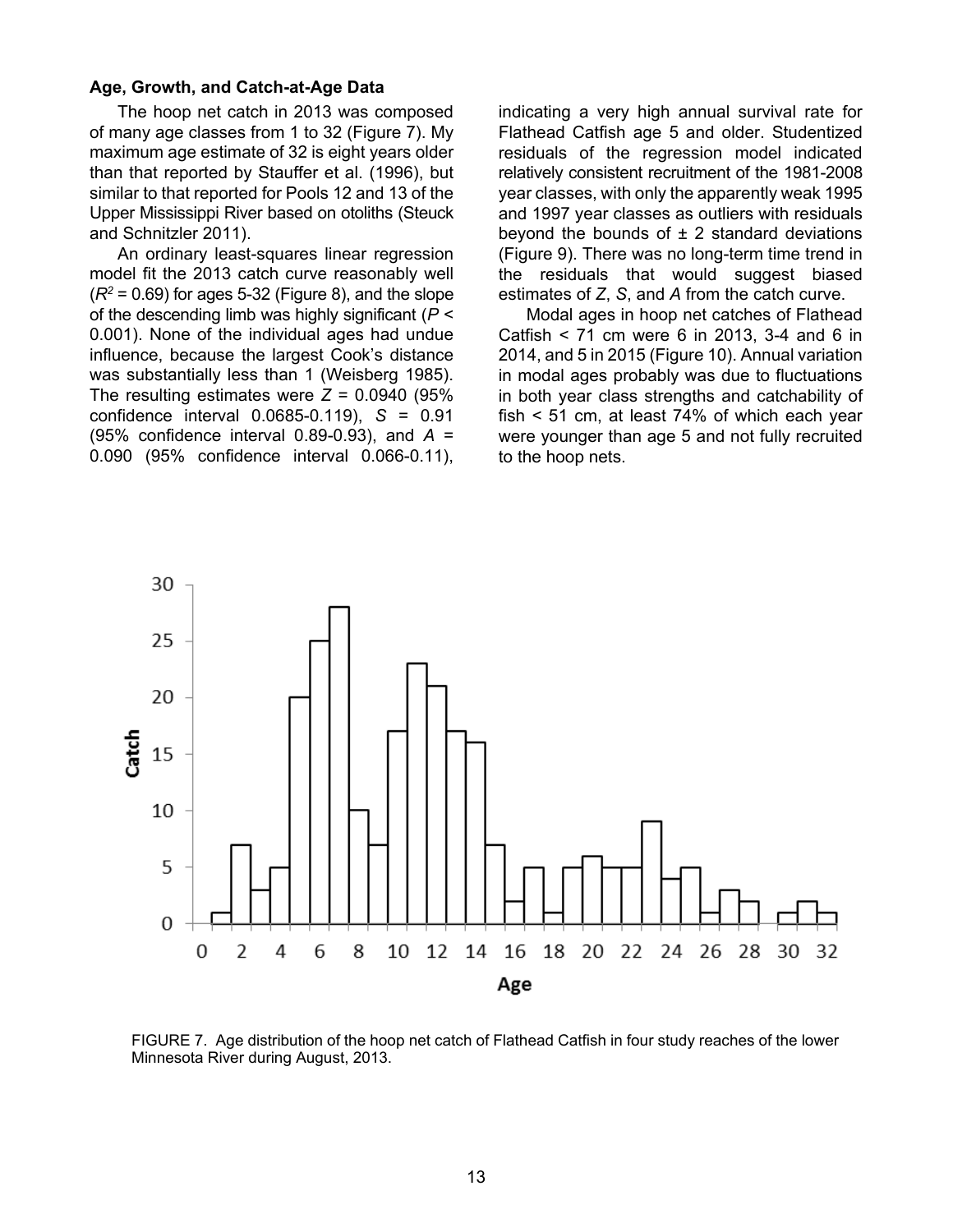

FIGURE 8**.** Catch curve for Flathead Catfish sampled with large hoop nets from four study reaches of the lower Minnesota River in August, 2013. Ages < 5 were excluded from the linear regression model.



FIGURE 9. Studentized residuals of the catch curve regression model for Flathead Catfish ages 5-32 sampled with hoop nets from four study reaches of the lower Minnesota River in August, 2013.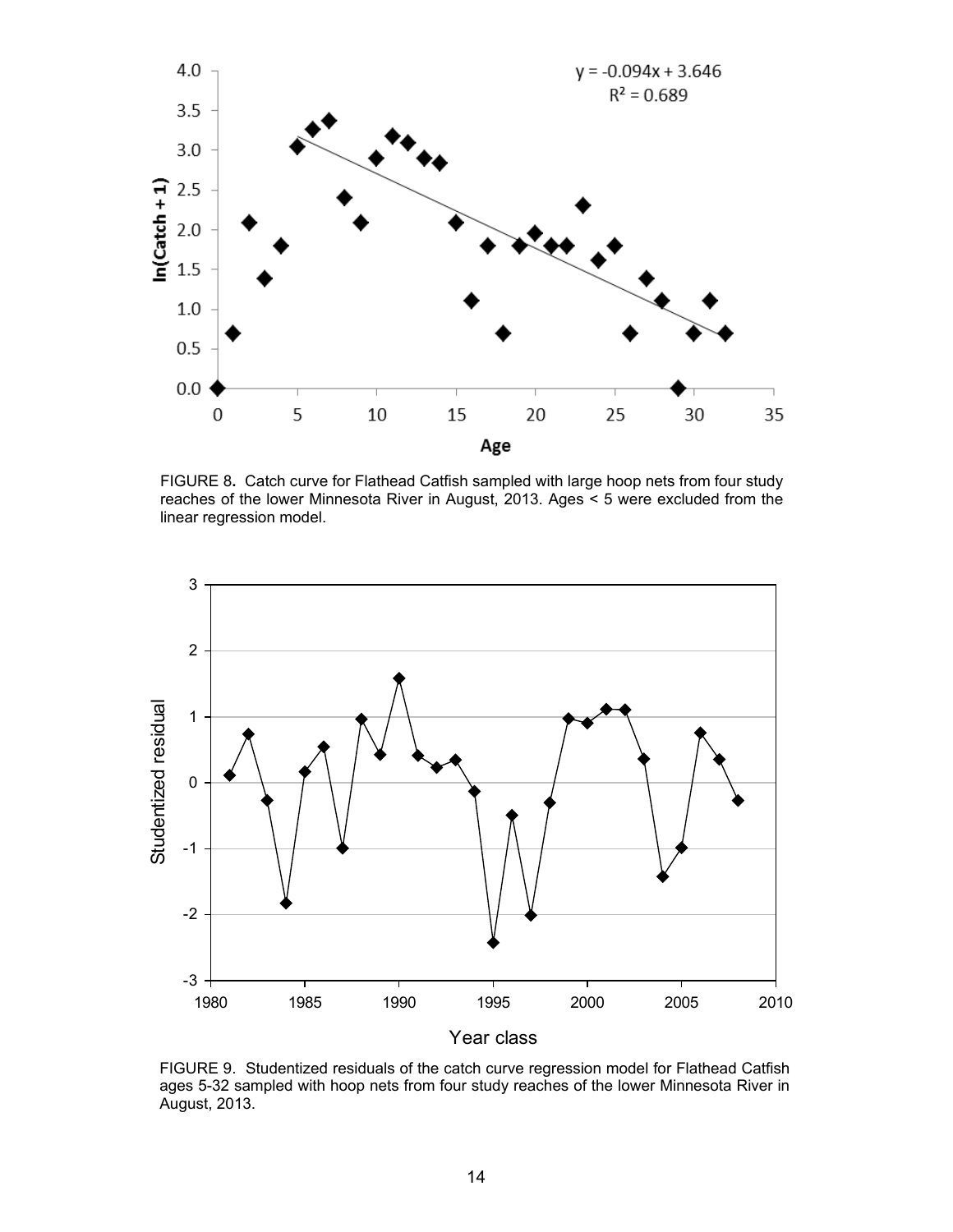







FIGURE 10. Age distribution of the hoop net catch of Flathead Catfish < 71 cm in four reaches of the lower Minnesota River during August, 2013-2015.

15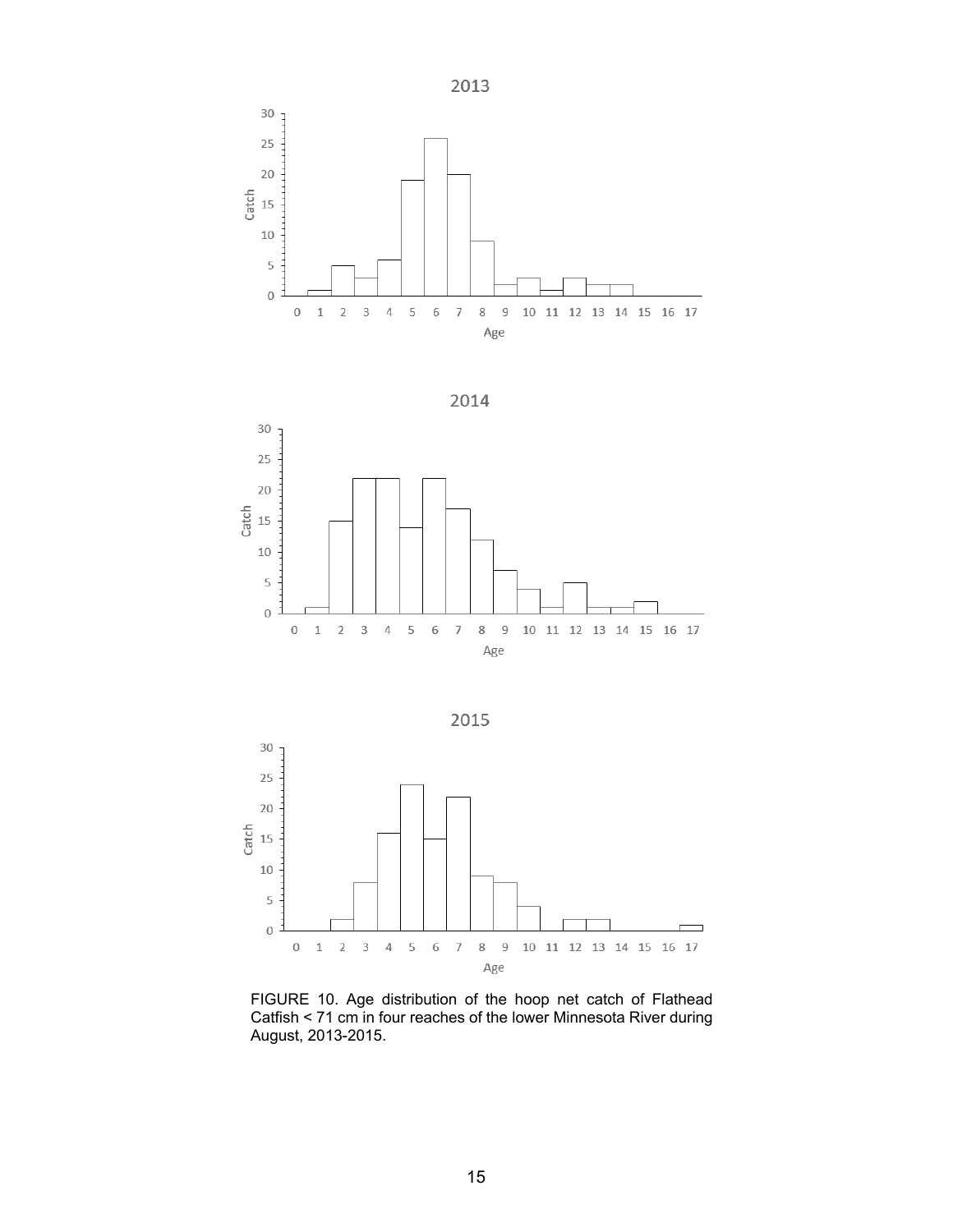A von Bertalanffy growth curve for pooled 2013 lengths at last annuli fit reasonably well (*R2* = 0.80), but lengths at annuli were highly variable, especially after annulus 9 (Figure 11). The von Bertalanffy parameters were: *L<sup>∞</sup>* = 100 cm (SE = 2.3 cm);  $K = 0.16$  yr<sup>-1</sup> (SE = 0.014 yr<sup>-1</sup>); and  $t_0 =$ 0.49 yr (SE = 0.34 yr). Although *L<sup>∞</sup>* represented the maximum length for the average fish, due to the high variability in individual growth combined with the presence of many old fish in the population, some individuals exceeded *L<sup>∞</sup>* (Francis 1988). My estimate of *L∞* was substantially lower, and *K* was substantially higher, than previous estimates by Stauffer et al. (1996) for the Minnesota River. Predicted lengths from the growth curves were very similar for the current study and Stauffer et al. (1996) for fish up to age 10, but Stauffer et al. (1996) predicted substantially greater lengths at subsequent ages (Table 6). My growth curve predicted the average

Flathead Catfish in the lower Minnesota River reached stock size (35 cm) between annulus 3 and annulus 4, quality size (51 cm) at annulus 5, preferred size (71 cm) between annulus 8 and annulus 9, and memorable size (86 cm) at annulus 13, but only unusually fast-growing individuals ever reached trophy size (102 cm). Predicted lengths at ages 2-10 in the lower Minnesota River were typical for native riverine populations throughout the United States (Kwak et al. 2006). Few, if any, older fish have been reported for most populations; other native riverine populations with fish reported over age 15 include the Coosa and Tallapoosa rivers (Alabama), Mississippi River (Iowa), and Missouri River (Nebraska; Table 6). Growth up to age 18 in the Minnesota River was very similar to that reported for the Missouri River, but faster than in the Mississippi, Coosa, or Tallapoosa rivers.



FIGURE 11. Back-calculated lengths at last annuli of Flathead Catfish sampled with large hoop nets from the lower Minnesota River in August, 2013.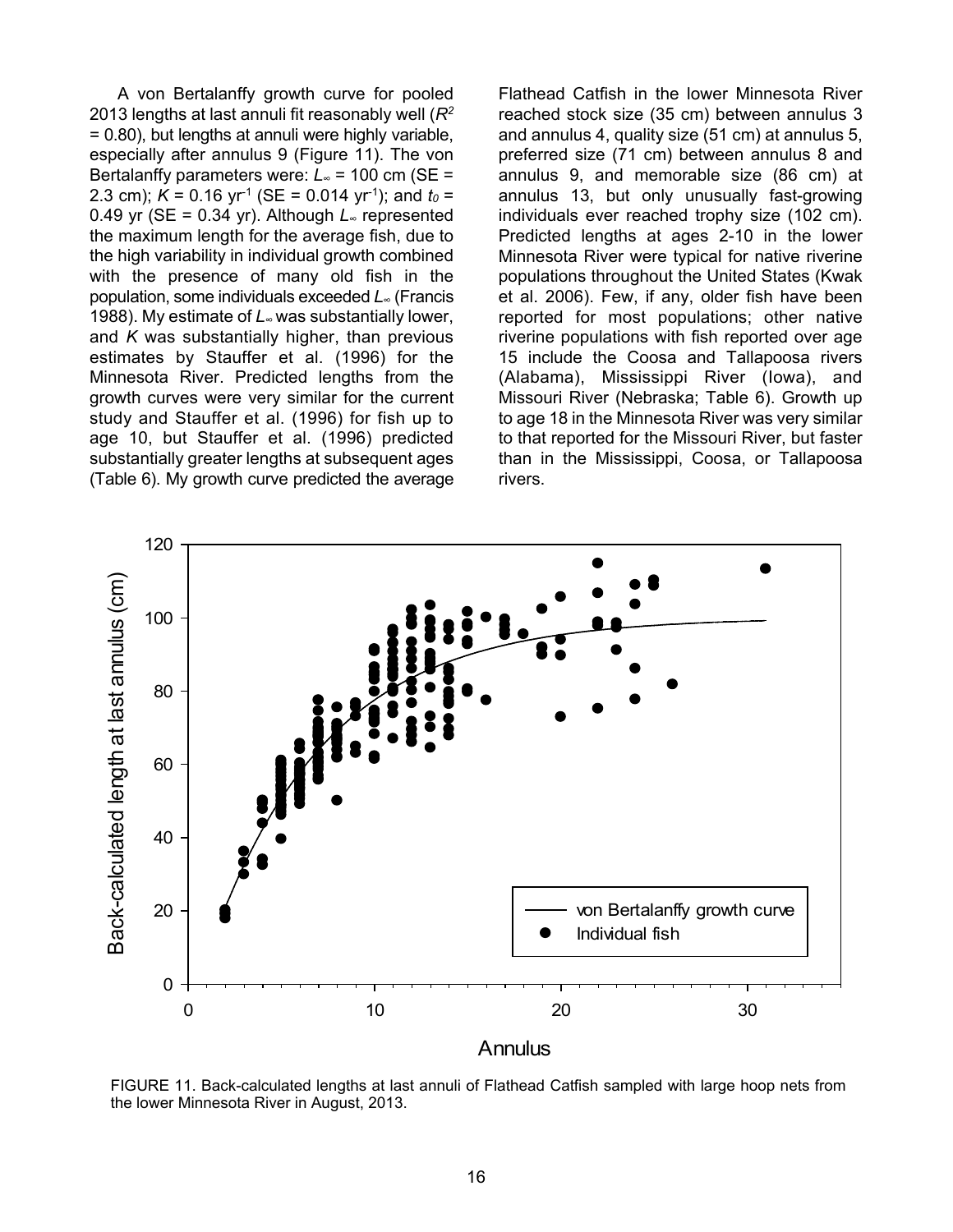|                                        | Mean length at age (cm) |  |  |  |  |  |  |                                  |       |  |                                                      |                                                       |  |
|----------------------------------------|-------------------------|--|--|--|--|--|--|----------------------------------|-------|--|------------------------------------------------------|-------------------------------------------------------|--|
|                                        | $2 \quad 3$             |  |  |  |  |  |  |                                  |       |  |                                                      | 4 5 6 7 8 9 10 12 14 16 18 20 22 24 26 28             |  |
| This study                             |                         |  |  |  |  |  |  |                                  |       |  |                                                      | 21 33 42 51 58 64 69 74 78 84 88 91 94 95 97 98 98 99 |  |
| Stauffer et al. (1996)                 |                         |  |  |  |  |  |  |                                  |       |  | 23 33 42 50 57 64 70 75 80 89 95 101 105 109 112 114 |                                                       |  |
| Mississippi River, Iowa <sup>1</sup>   |                         |  |  |  |  |  |  |                                  |       |  |                                                      | 24 32 39 46 51 56 61 65 68 74 79 83 86 88 90 91 92 93 |  |
| Missouri River, Nebraska <sup>2</sup>  |                         |  |  |  |  |  |  |                                  |       |  | 18 27 36 45 52 60 64 69 78 84 89 94 94 99 102 106    |                                                       |  |
| Tallapoosa River, Alabama <sup>3</sup> |                         |  |  |  |  |  |  |                                  |       |  |                                                      | 21 26 31 35 40 43 48 51 51 54 59 60 65 76 88 92 95 99 |  |
| Coosa River, Alabama <sup>4</sup>      |                         |  |  |  |  |  |  | 16 20 24 29 40 52 49 53 54 65 69 | 77 87 |  |                                                      |                                                       |  |

TABLE 6. Mean total lengths at age for Flathead Catfish in the current study and other studies of native riverine populations with reported ages above 15.

<sup>1</sup>Steuck and Schnitzler (2011): combined sexes, otoliths; <sup>2</sup>Morris (1971): unchannelized section; <sup>3</sup>Nash (1999), cited by Kwak et al. (2006); <sup>4</sup>Jolley and Irwin (2011): estimated from Figure 5, tailwater.

#### **Capture-Recapture Models**

Few, if any, Flathead Catfish were captured more than once within the four-night annual sampling period at a given reach (Table 7). Even when short-term recaptures occurred, closed-population models that assumed equal initial capture and recapture probabilities did not fit or produce reasonable abundance estimates. Therefore, I focused on variations of models that allowed recapture probabilities to be very low or zero and did not use recaptures for abundance estimation. These models implied that Flathead Catfish were essentially removed from the catchable population in the short term due to extreme trap shyness, resulting in the tendency for catches to decline over the four nights of sampling. The simplest model [*p*(.)*c*(.); equivalent to behavioral response model  $M_b$  of Otis et al. (1978)] assumed a constant initial capture probability *p* and a constant recapture probability *c*. A more general model [*p*(1222)*c*(.)] allowed *p* to be different during the first night of netting than during the three subsequent nights; a second more general model [*p*(1122)*c*(.)] allowed *p* to be different during the first two

nights than during the second two nights. The models with limited time variation in *p* were justified biologically because any instances of net sets not fishing properly due to snags, etc. were usually resolved after the first lift or two, often causing an increase in effective effort.

Otis et al. (1978) found that in simulated closedpopulation capture-recapture experiments with behavioral responses to capture, abundance estimates were reasonably unbiased if p was at least 0.2. Consistent with their results, when my model p(.)c(.) fit well and gave the most precise abundance estimates of the three alternative models, point estimates of p ranged from 0.22 to 0.53 (Table 8). When the models with limited time variation in p fit well and gave the most precise abundance estimates, point estimates of  $p(1)$  ranged from 0.028 to 0.45;  $p(2)$  ranged from 0.20 to 0.76; and  $p(2)$   $p(1)$ . When valid closed-population abundance estimates were possible, they were quite low (Table 9) because modest numbers of Flathead Catfish were captured and estimated nightly initial capture probabilities were quite high.

TABLE 7. Numbers of flathead catfish newly released and recaptured over four consecutive nights of hoop netting at each of four study reaches in the lower Minnesota River during August, 2013-2015. Only recaptures from the same annual sampling period are shown.

|      | Shakopee |            |          | Jordan     |          | LeSueur    | Mankato  |            |  |
|------|----------|------------|----------|------------|----------|------------|----------|------------|--|
| Year | Released | Recaptured | Released | Recaptured | Released | Recaptured | Released | Recaptured |  |
| 2013 | 84       |            | 45       |            | 58       |            | 74       |            |  |
| 2014 | 49       |            | 41       |            | 96       |            | 109      |            |  |
| 2015 | 51       |            | 75       |            | 54       |            | 89       |            |  |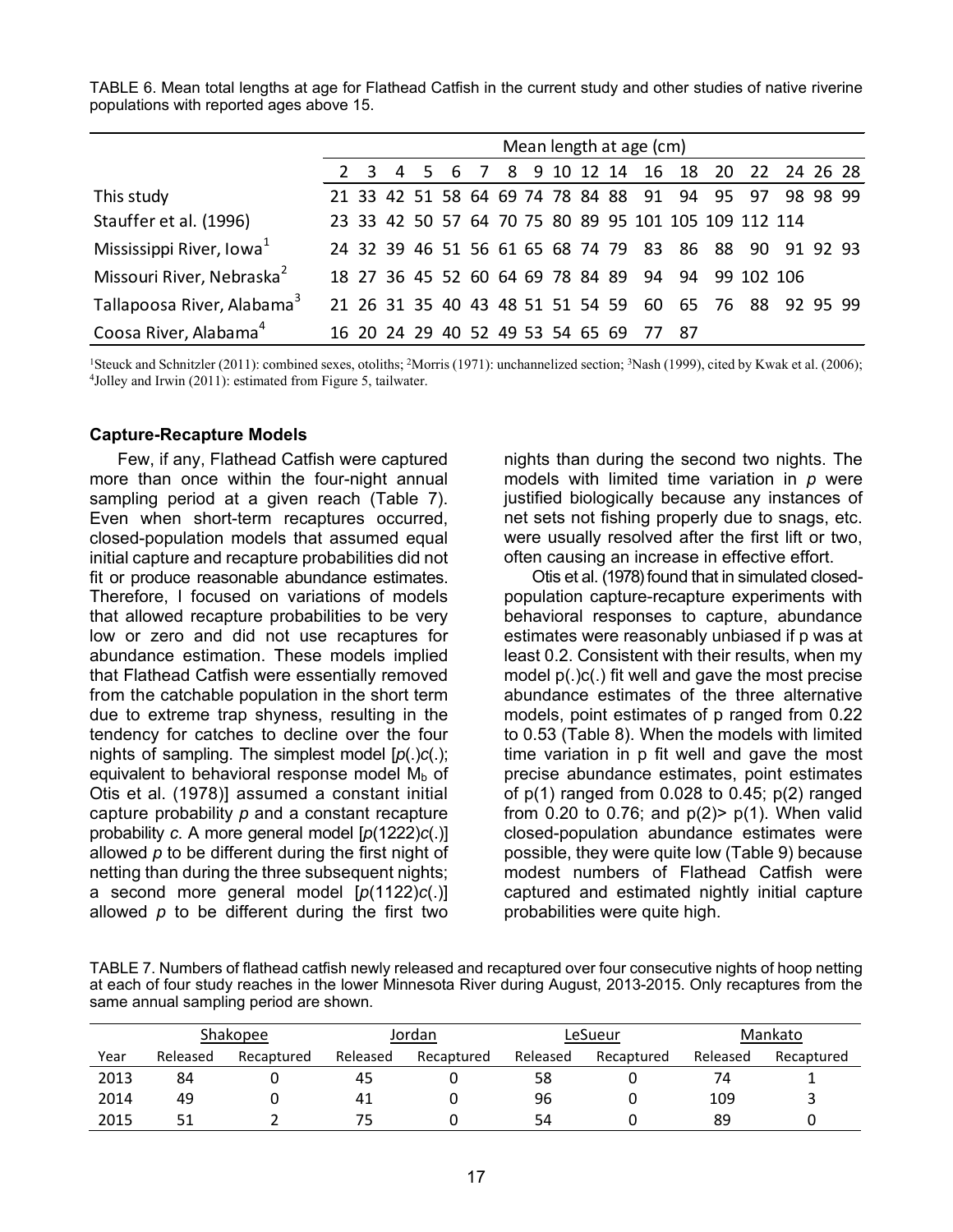TABLE 8. Estimated nightly initial capture probabilities *p* (and 95% confidence intervals) of various length categories of Flathead Catfish in four reaches of the lower Minnesota River during four consecutive nights of hoop netting in August, 2013-2015. Superscripts indicate the models used for estimation. Results shown are from models with no deviance residuals outside the bounds of ± 2 when *c*-hat was set to the default value of one. If more than one model fit well, the model with the most precise abundance estimate was chosen.

|      |          |                                                                       |                                                                      | Length category (cm)                                                  |                                                                       |                                                                       |
|------|----------|-----------------------------------------------------------------------|----------------------------------------------------------------------|-----------------------------------------------------------------------|-----------------------------------------------------------------------|-----------------------------------------------------------------------|
| Year | Reach    | $< 51$                                                                | $\geq 51$                                                            | 51-70                                                                 | $< 71$                                                                | $\geq 71$                                                             |
| 2013 | Shakopee | $p(.)$ : 0.35 (0.063-0.82) <sup>a</sup>                               | $p(1)$ : 0.37 (0.26-0.49) <sup>c</sup><br>$p(2)$ : 0.53 (0.22-0.82)  | <b>NA</b>                                                             | <b>NA</b>                                                             | $p(.)$ : 0.47 (0.33-0.62) <sup>a</sup>                                |
|      | Jordan   | <b>NA</b>                                                             | <b>NA</b>                                                            | $p(1)$ : 0.23 (0.074-0.53) <sup>b</sup><br>$p(2)$ : 0.40 (0.093-0.82) | $p(1)$ : 0.28 (0.14-0.49) <sup>c</sup><br>$p(2)$ : 0.69 (0.16-0.96)   | <b>NA</b>                                                             |
|      | LeSueur  | $p(.)$ : 0.23 (0.007-0.92) <sup>a</sup>                               | <b>NA</b>                                                            | $p(1)$ : 0.14 (0.008-0.77) <sup>c</sup><br>$p(2)$ : 0.21 (0.003-0.96) | <b>NA</b>                                                             | $p(1)$ : 0.19 (0.083-0.38) <sup>b</sup><br>$p(2)$ : 0.46 (0.20-0.74)  |
|      | Mankato  | <b>NA</b>                                                             | $p(1)$ : 0.18 (0.096-0.31) <sup>b</sup><br>$p(2): 0.31 (0.14-0.57)$  | $p(1)$ : 0.30 (0.15-0.50) <sup>c</sup><br>$p(2)$ : 0.56 (0.095-0.94)  | $p(1)$ : 0.25 (0.08-0.55) <sup>c</sup><br>$p(2)$ : 0.41 (0.032-0.94)  | $p(1)$ : 0.19 (0.095-0.34)) <sup>b</sup><br>$p(2)$ : 0.35 (0.15-0.63) |
| 2014 | Shakopee | <b>NA</b>                                                             | <b>NA</b>                                                            | <b>NA</b>                                                             | <b>NA</b>                                                             | <b>NA</b>                                                             |
|      | Jordan   | <b>NA</b>                                                             | $p(1)$ : 0.35 (0.22-0.51) <sup>c</sup><br>$p(2): 0.76 (0.24-0.97)$   | <b>NA</b>                                                             | $p(1)$ : 0.20 (0.11-0.36) <sup>c</sup><br>$p(2): 0.73 (0.31 - 0.94)$  | $p(1)$ : 0.32 (0.14-0.57) <sup>b</sup><br>$p(2)$ : 0.54 (0.21-0.84)   |
|      | LeSueur  | $p(.)$ 0.49 (0.27-0.71) <sup>a</sup>                                  | $p(1)$ : 0.32 (0.20-0.47) <sup>c</sup><br>$p(2)$ : 0.43 (0.16-0.75)  | $p(.)$ 0.42 (0.24-0.62) <sup>a</sup>                                  | $p(.)$ : 0.42 (0.28-0.58) <sup>a</sup>                                | $p(1)$ : 0.29 (0.17-0.44) <sup>c</sup><br>$p(2)$ : 0.52 (0.18-0.84)   |
|      | Mankato  | <b>NA</b>                                                             | <b>NA</b>                                                            | <b>NA</b>                                                             | <b>NA</b>                                                             | <b>NA</b>                                                             |
| 2015 | Shakopee | <b>NA</b>                                                             | $p(1)$ : 0.27 (0.11-0.53) <sup>c</sup><br>$p(2)$ : 0.33 (0.057-0.80) | $p(1)$ : 0.23 (0.069-0.56) <sup>c</sup><br>$p(2)$ : 0.45 (0.053-0.92) | $p(1)$ : 0.29 (0.13-0.52) <sup>c</sup><br>$p(2)$ : 0.49 (0.11-0.89)   | $p(.)$ : 0.32 (0.14-0.58) <sup>a</sup>                                |
|      | Jordan   | <b>NA</b>                                                             | <b>NA</b>                                                            | $p(1)$ : 0.33 (0.17-0.55) <sup>c</sup><br>$p(2)$ : 0.62 (0.092-0.96)  | $p(.)$ : 0.23 (0.058-0.60) <sup>a</sup>                               | <b>NA</b>                                                             |
|      | LeSueur  | $p(1)$ : 0.20 (0.044-0.59) <sup>b</sup><br>$p(2)$ : 0.45 (0.083-0.88) | $p(1)$ : 0.21 (0.12-0.36) <sup>b</sup><br>$p(2): 0.59 (0.39-0.77)$   | $p(1)$ : 0.34 (0.14-0.62) <sup>b</sup><br>$p(2)$ : 0.44 (0.11-0.83)   | $p(1)$ : 0.26 (0.10-0.51) <sup>b</sup><br>$p(2): 0.35 (0.086 - 0.75)$ | $p(1)$ : 0.14 (0.052-0.32) <sup>b</sup><br>$p(2): 0.71 (0.48-0.87)$   |
|      | Mankato  | <b>NA</b>                                                             | <b>NA</b>                                                            | $p(1)$ : 0.22 (0.11-0.39) <sup>b</sup><br>$p(2)$ : 0.43 (0.19-0.70)   | $p(1)$ : 0.23 (0.13-0.38) <sup>b</sup><br>$p(2)$ : 0.54 (0.33-0.74)   | $p(1)$ : 0.37 (0.24-0.54) <sup>c</sup><br>$p(2)$ : 0.46 (0.17-0.78)   |

a Model *p*(.)*c*(.) -- constant initial capture probability *p* and constant recapture probability *c*.

 $\overline{b}$  Model  $p(1222)c(.)$  -- initial capture probability p may be different on the first night than on subsequent nights; constant recapture probability *c*.

<sup>c</sup> Model  $p(1122)c(.)$  -- initial capture probability  $p$  may be different on the first two and second two nights; constant recapture probability  $c$ .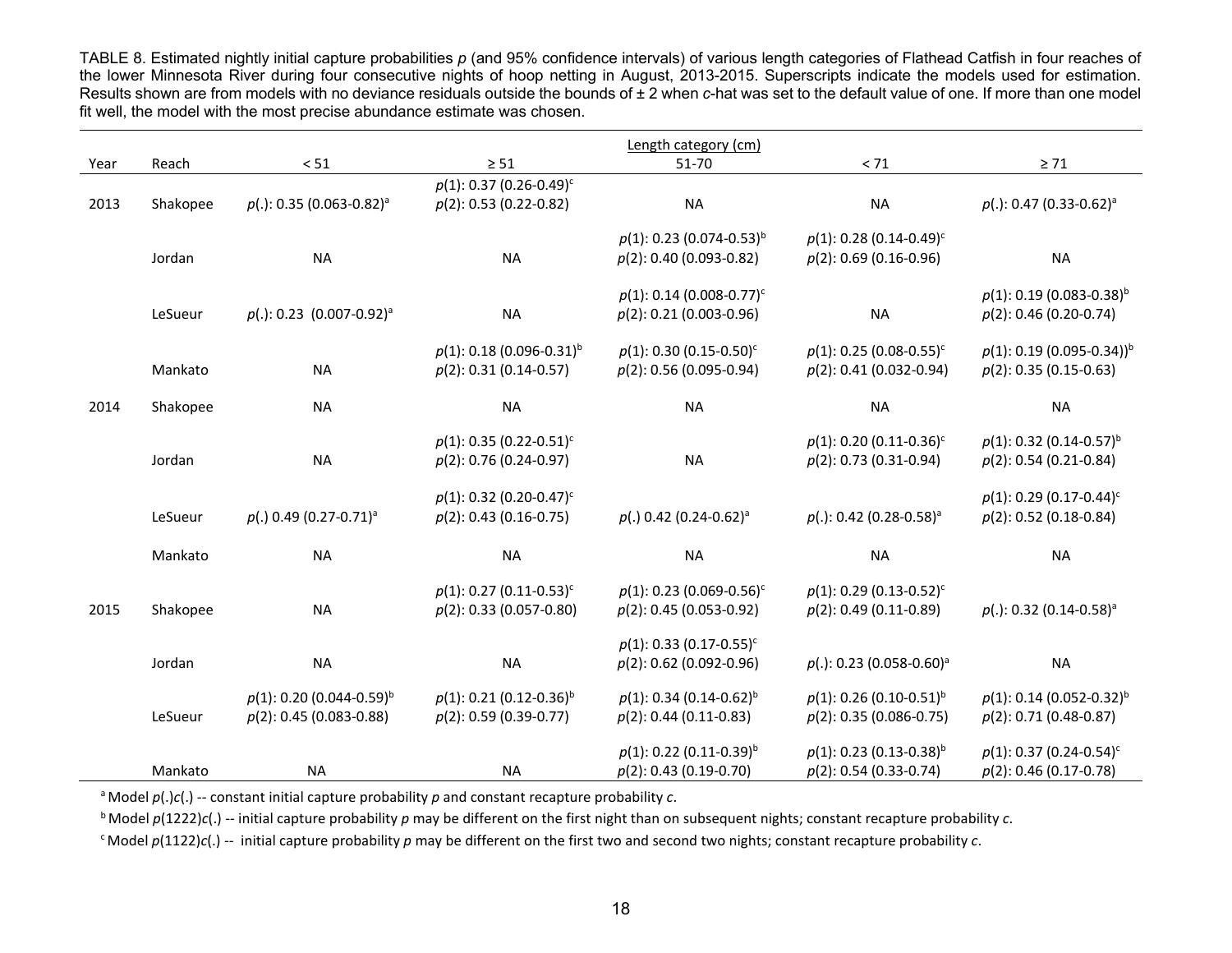TABLE 8 continued.

|      |          |                                          |                                         | Length category (cm)                    |                                         |                                         |
|------|----------|------------------------------------------|-----------------------------------------|-----------------------------------------|-----------------------------------------|-----------------------------------------|
| Year | Reach    | 71-85                                    | $< 86$                                  | $\geq 86$                               | 86-101                                  | >101                                    |
|      |          | $p(1)$ : 0.45 (0.28-0.64) <sup>b</sup>   |                                         |                                         |                                         |                                         |
| 2013 | Shakopee | $p(2)$ : 0.58 (0.27-0.83)                | $p(.)$ : 0.22 (0.088-0.45) <sup>a</sup> | $p(.)$ : 0.52 (0.33-0.71) <sup>a</sup>  | $p(.)$ : 0.53 (0.31-0.75) <sup>a</sup>  | <b>NA</b>                               |
|      |          | $p(1)$ : 0.028 (0.002-0.32) <sup>c</sup> | $p(1)$ : 0.12 (0.034-0.36) <sup>c</sup> |                                         |                                         |                                         |
|      | Jordan   | $p(2)$ : 0.34 (0.013-0.95)               | $p(2)$ : 0.37 (0.044-0.88)              | <b>NA</b>                               | <b>NA</b>                               | <b>NA</b>                               |
|      |          |                                          |                                         | $p(1)$ : 0.21 (0.079-0.44) <sup>b</sup> |                                         |                                         |
|      | LeSueur  | $p(.)$ : 0.35 (0.063-0.82) <sup>a</sup>  | <b>NA</b>                               | $p(2): 0.42 (0.14 - 0.77)$              | <b>NA</b>                               | $p(.)$ : 0.38 (0.035-0.91) <sup>a</sup> |
|      |          | $p(1)$ : 0.20 (0.064-0.47) <sup>b</sup>  | $p(1)$ : 0.18 (0.084-0.35) <sup>b</sup> | $p(1)$ : 0.18 (0.067-0.41) <sup>b</sup> | $p(1)$ : 0.24 (0.070-0.56) <sup>c</sup> | $p(1)$ : 0.21 (0.067-0.49) <sup>b</sup> |
|      | Mankato  | $p(2)$ : 0.62 (0.28-0.87)                | $p(2)$ : 0.36 (0.14-0.67)               | $p(2)$ : 0.28 (0.068-0.68)              | $p(2)$ : 0.39 (0.033-0.92)              | $p(2)$ : 0.58 (0.23-0.86)               |
| 2014 | Shakopee | <b>NA</b>                                | <b>NA</b>                               | <b>NA</b>                               | <b>NA</b>                               | <b>NA</b>                               |
|      |          |                                          |                                         |                                         |                                         |                                         |
|      |          | <b>NA</b>                                | $p(1)$ : 0.23 (0.12-0.38) <sup>c</sup>  |                                         |                                         | <b>NA</b>                               |
|      | Jordan   |                                          | $p(2)$ : 0.64 (0.21-0.92)               | $p(.)$ : 0.35 (0.11-0.70) <sup>a</sup>  | $p(.)$ 0.30 (0.070-0.71) <sup>a</sup>   |                                         |
|      |          | $p(1)$ : 0.38 (0.16-0.65) <sup>b</sup>   |                                         | $p(1)$ : 0.23 (0.090-0.48) <sup>c</sup> | $p(1)$ : 0.27 (0.11-0.53) <sup>c</sup>  |                                         |
|      | LeSueur  | $p(2)$ : 0.48 (0.13-0.85)                | $p(.)$ : 0.40 (0.27-0.54) <sup>a</sup>  | $p(2)$ : 0.40 (0.071-0.85)              | $p(2)$ : 0.41 (0.073-0.86)              | <b>NA</b>                               |
|      | Mankato  | $p(.)$ : 0.27 (0.095-0.58) <sup>a</sup>  | <b>NA</b>                               | <b>NA</b>                               | <b>NA</b>                               | <b>NA</b>                               |
|      |          |                                          |                                         |                                         |                                         |                                         |
|      |          |                                          | $p(1)$ : 0.30 (0.17-0.49) <sup>c</sup>  | $p(1)$ : 0.32 (0.14-0.57) <sup>b</sup>  |                                         |                                         |
| 2015 | Shakopee | $p(.)$ : 0.40 (0.14-0.73) <sup>a</sup>   | $p(2)$ : 0.50 (0.16-0.84)               | $p(2)$ : 0.54 (0.21-0.84)               | $p(.)$ : 0.44 (0.18-0.74) <sup>a</sup>  | $p(.)$ : 0.36 (0.045-0.87) <sup>a</sup> |
|      |          | $p(1)$ : 0.24 (0.094-0.48) <sup>c</sup>  | $p(1)$ : 0.16 (0.034-0.50) <sup>b</sup> |                                         | $p(1)$ : 0.18 (0.067-0.40) <sup>c</sup> |                                         |
|      | Jordan   | $p(2)$ : 0.61 (0.080-0.97)               | $p(2)$ : 0.20 (0.022-0.72)              | <b>NA</b>                               | $p(2)$ : 0.40 (0.078-0.84)              | <b>NA</b>                               |
|      |          |                                          | $p(1)$ : 0.24 (0.11-0.43) <sup>b</sup>  |                                         |                                         |                                         |
|      | LeSueur  | $p(.)$ : 0.28 (0.048-0.76) <sup>a</sup>  | $p(2)$ : 0.38 (0.14-0.70)               | <b>NA</b>                               | <b>NA</b>                               | <b>NA</b>                               |
|      | Mankato  | $p(.)$ : 0.34 (0.16-0.59) <sup>a</sup>   | NA                                      | $p(.)$ : 0.43 (0.21-0.68) <sup>a</sup>  | $p(.)$ : 0.49 (0.25-0.73) <sup>a</sup>  | <b>NA</b>                               |

a Model *p*(.)*c*(.) -- constant initial capture probability *p* and constant recapture probability *c*.

b Model *p*(1222)*c*(.) -- initial capture probability *p* may be different on the first night than on subsequent nights; constant recapture probability *c*.

c Model *p*(1122)*c*(.) -- initial capture probability *p* may be different on the first two and second two nights; constant recapture probability *c*.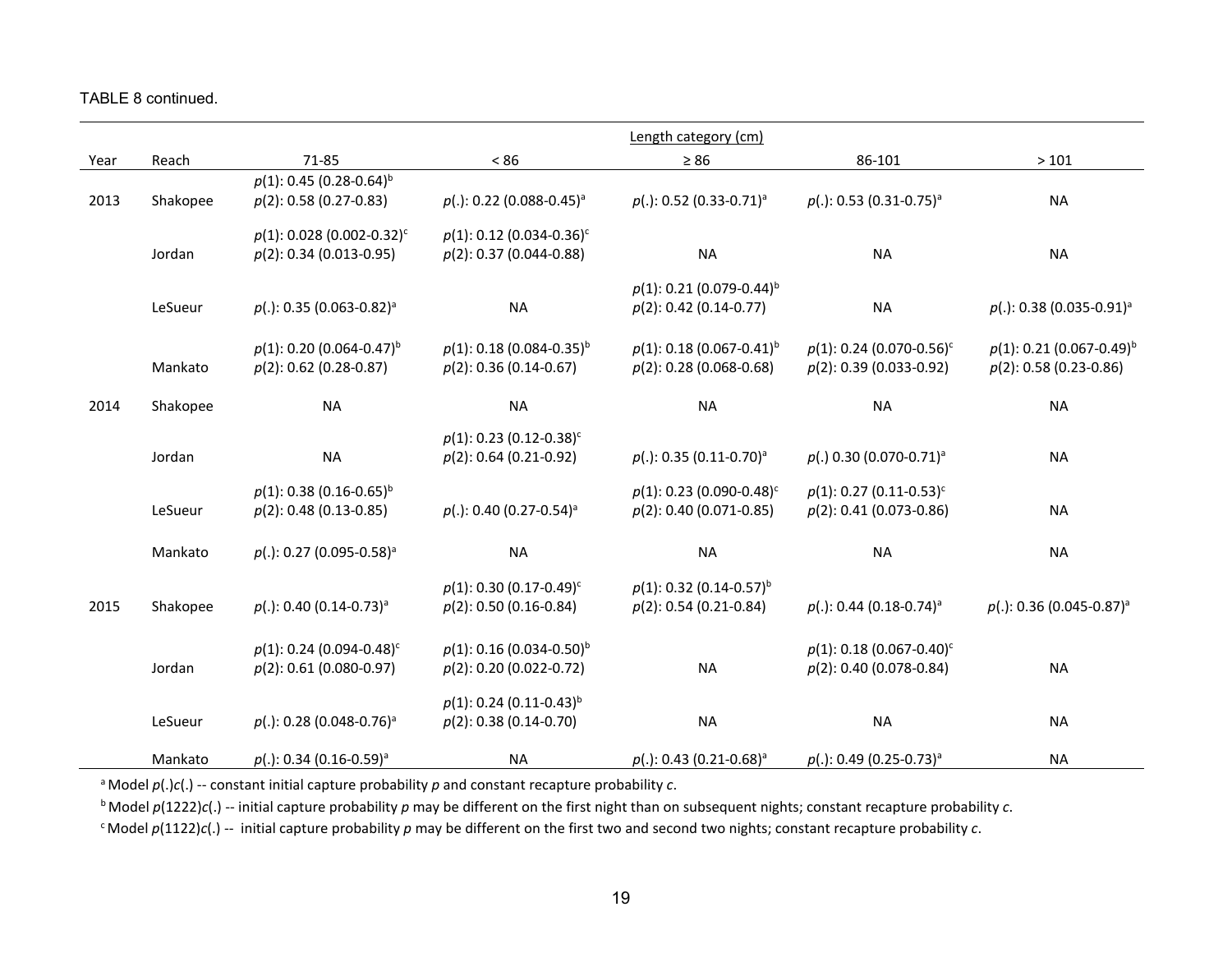TABLE 9. Closed-population abundance estimates (and 95% confidence intervals) of various length categories of Flathead Catfish in four reaches of the lower Minnesota River during four consecutive nights of hoop netting in August, 2013-2015. Superscripts indicate the models used for abundance estimation. Results shown are from models with no deviance residuals outside the bounds of ± 2 when *c*-hat was set to the default value of one. If more than one model fit well, the model with the most precise abundance estimate was chosen.

|      |          |                         |                           |                             |                          | Length category (cm)     |                           |                          |                                    |                                    |                 |
|------|----------|-------------------------|---------------------------|-----------------------------|--------------------------|--------------------------|---------------------------|--------------------------|------------------------------------|------------------------------------|-----------------|
| Year | Reach    | < 51                    | $\geq 51$                 | 51-70                       | $< 71\,$                 | $\geq 71$                | 71-85                     | < 86                     | $\geq 86$                          | 86-101                             | >101            |
| 2013 | Shakopee | $8(7-27)^a$             | 84 (78-117) <sup>c</sup>  | <b>NA</b>                   | <b>NA</b>                | 59 (56-73) <sup>a</sup>  | 29 (28-40) <sup>b</sup>   | 90 (65-189) <sup>a</sup> | 28 (27-38) <sup>a</sup>            | 19 (19-29) <sup>a</sup>            | <b>NA</b>       |
|      | Jordan   | <b>NA</b>               | <b>NA</b>                 | 17 $(15-44)^{b}$<br>46 (26- | 26 (20-68) <sup>a</sup>  | <b>NA</b>                | 18 (11-122) <sup>c</sup>  | 38 (28-139) <sup>c</sup> | <b>NA</b>                          | <b>NA</b>                          | <b>NA</b>       |
|      | LeSueur  | 7 $(5-56)^a$            | <b>NA</b>                 | $386$ <sup>c</sup>          | <b>NA</b>                | $31(28-53)^{b}$          | $8(7-27)^a$               | <b>NA</b>                | 24 (21-50) <sup>b</sup><br>50 (37- | <b>NA</b>                          | $4(4-18)^a$     |
|      | Mankato  | <b>NA</b>               | 101 (81-179) <sup>b</sup> | $25(23-52)^c$               | 29 (24-96) <sup>c</sup>  | 64 (53-116) <sup>b</sup> | $15(15-25)^{b}$           | 49 (41-95) <sup>b</sup>  | $132)^{b}$                         | 26 (21-90) <sup>c</sup>            | $14(14-25)^{b}$ |
| 2014 | Shakopee | <b>NA</b>               | <b>NA</b>                 | <b>NA</b>                   | <b>NA</b>                | <b>NA</b>                | <b>NA</b>                 | <b>NA</b>                | <b>NA</b>                          | <b>NA</b>                          | <b>NA</b>       |
|      | Jordan   | <b>NA</b>               | 26 $(26-36)^c$            | <b>NA</b>                   | 24 (23-36) $c$           | $19(18-32)^{b}$          | <b>NA</b>                 | 29 (27-49) <sup>c</sup>  | 17 (14-40) <sup>a</sup>            | 17 (13-49) <sup>a</sup>            | <b>NA</b>       |
|      | LeSueur  | 22 (21-33) <sup>a</sup> | 88 (78-139) <sup>c</sup>  | 36 (33-53) <sup>a</sup>     | 59 (55-78) <sup>a</sup>  | 48 (44-80) <sup>c</sup>  | $16(15-32)^{b}$           | 78 (71-101) <sup>a</sup> | 35 (29-91) <sup>c</sup>            | 29 (25-72) <sup>c</sup>            | <b>NA</b>       |
|      | Mankato  | <b>NA</b>               | <b>NA</b>                 | <b>NA</b>                   | <b>NA</b>                | <b>NA</b>                | 37 (29-84) <sup>a</sup>   | <b>NA</b>                | <b>NA</b>                          | <b>NA</b>                          | <b>NA</b>       |
| 2015 | Shakopee | <b>NA</b>               | 56 (45-141) <sup>c</sup>  | $15(13-47)^c$               | 24 (21-50) <sup>c</sup>  | 37 (31-70) <sup>a</sup>  | $13(12-30)^a$             | 37 (34-65) $c$           | 19 (18-32) <sup>b</sup>            | 14 (13-27) <sup>a</sup><br>38 (30- | $5(5-22)^a$     |
|      | Jordan   | <b>NA</b>               | <b>NA</b>                 | 18 (17-36) <sup>c</sup>     | 35 (25-103) <sup>a</sup> | <b>NA</b>                | $14(13-33)^c$             | 63 (39-273) <sup>b</sup> | <b>NA</b>                          | $100$ <sup>c</sup>                 | <b>NA</b>       |
|      | LeSueur  | $10(9-28)^{b}$          | 47 (45-59) <sup>b</sup>   | $18(16-38)^{b}$             | 31 $(26-74)^{b}$         | 29 (29-36) <sup>b</sup>  | $13(10-47)^a$             | 42 (36-80) <sup>b</sup>  | <b>NA</b>                          | <b>NA</b>                          | <b>NA</b>       |
|      | Mankato  | <b>NA</b>               | <b>NA</b>                 | 42 (37-69) <sup>b</sup>     | 47 $(44-62)^{b}$         | 57 $(52-88)^c$           | 36 $(31-64)$ <sup>a</sup> | <b>NA</b>                | 23 (21-38) <sup>a</sup>            | 18 (17-29) <sup>a</sup>            | <b>NA</b>       |

a Model *p*(.)*c*(.) -- constant initial capture probability *p* and constant recapture probability *c*.

b Model *p*(1222)*c*(.) -- initial capture probability *p* may be different on the first night than on subsequent nights; constant recapture probability *c*.

c Model *p*(1122)*c*(.) -- initial capture probability *p* may be different on the first two and second two nights; constant recapture probability *c*.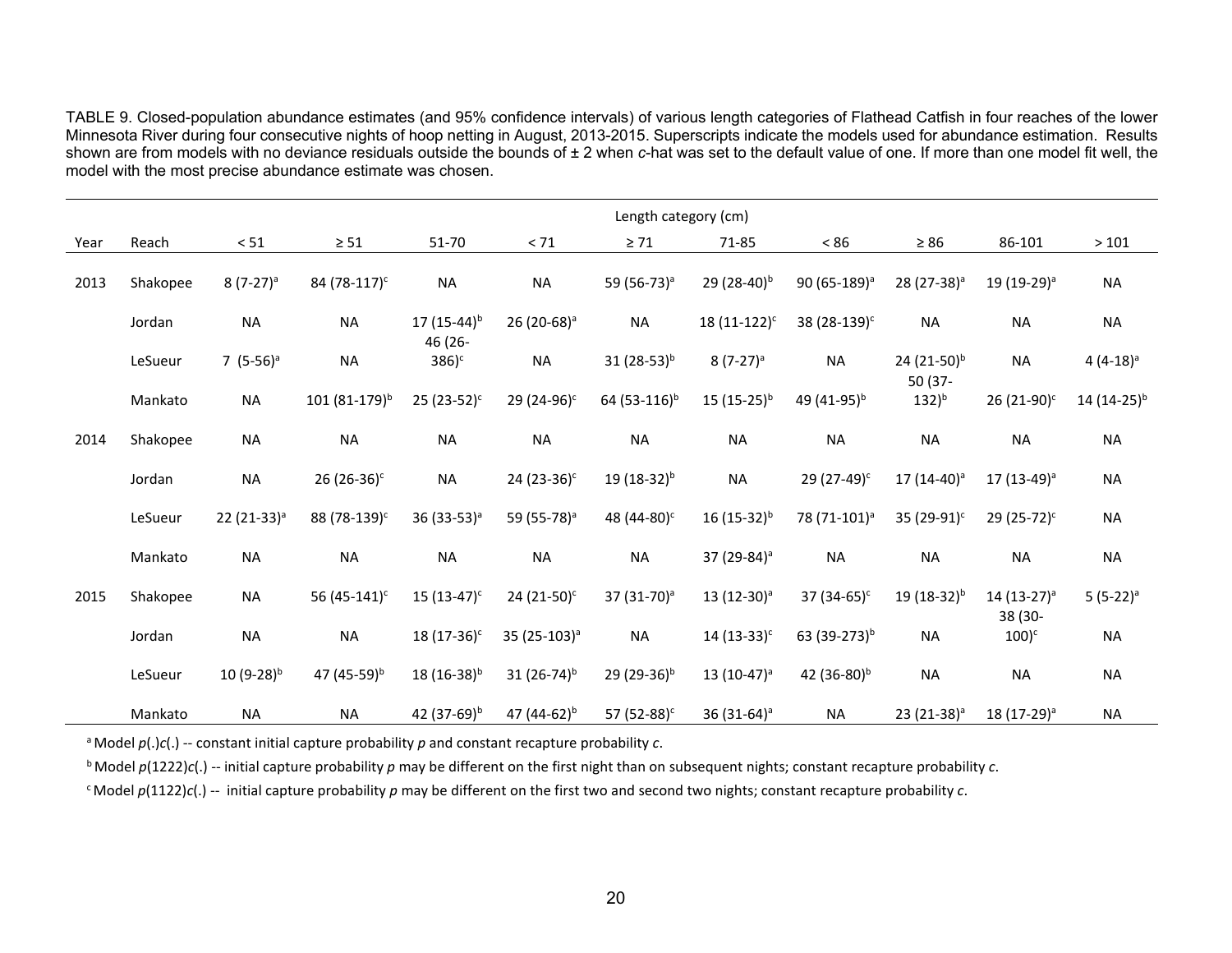No Flathead Catfish < 51 cm at the time of tagging were recaptured in subsequent years, so open-population Jolly-Seber models were limited to fish  $\geq$  51 cm at the time of tagging. In addition, open-population models were only fitted to fish ≥ 51 cm,  $≥ 71$  cm, and  $≥ 86$  cm at the time of tagging because sample sizes were too low in other length categories for models to be meaningful. Many more recaptures occurred after 1-2 years at large than during the four-night annual sampling periods (Table 10). For each of the three length categories with adequate sample sizes, the best models in terms of  $AIC<sub>c</sub>$  and estimability of parameters assumed constant annual apparent survival, constant annual capture probability, and constant annual recruitment + immigration. Residual plots for these models indicated good fits to the data. Annual apparent survival estimates (i.e., actual survival minus permanent emigration) were similar among length categories (Table 11). Estimated annual capture probabilities from the open-population models (Table 11) were substantially lower than most corresponding closed- population estimates of nightly initial capture probabilities (Table 8), although still approaching 0.20. Open-population abundance estimates (Table 12) represented totals for the four study reaches and thus were expected to be approximately four times the corresponding closedpopulation abundance estimates for individual reaches (Table 9); however, the differences were substantially more than expected. There was no evidence for differences in abundance among years. Abundance estimates represented 16 river km, so average abundance per km was simply N-

hat/16. The estimated average Flathead Catfish densities in the study reaches in August 2013- 2015 were approximately 90 fish/km ≥ 51 cm, 50 fish/km ≥ 71 cm, and 30 fish/km ≥ 86 cm (Table 12). Estimated net annual recruitment + immigration (Table 11) averaged approximately 46% of the abundance estimates for Flathead Catfish ≥ 51 cm, 47% for Flathead Catfish ≥ 71 cm, and 42% for Flathead Catfish  $\geq$  86 cm.

One of the assumptions of Jolly-Seber models is that all emigration is permanent; if temporary emigration occurs, then abundance, recruitment, and survival estimates may be biased (Kendall et al. 1997). In my open-population models, the only possibility of temporary emigration was if fish initially captured in 2013 were not available for capture in 2014 (e.g., they were outside the study reaches), but were available for capture in 2015. Pollock's robust design can be used to test for temporary emigration and obtain unbiased parameter estimates if necessary (Kendall et al. 1997). In this study, fitting of robust design models was limited to Flathead Catfish length categories with valid closed-population abundance estimates each year for a given reach. In these cases, I fit robust design models with the same closed-population components as in Table 9; constant annual survival; and either constant Markovian, constant random, or no temporary emigration. Comparisons of  $AIC<sub>c</sub>$ values for alternative robust design models provided little support for models with temporary emigration; therefore, there was no evidence that the Jolly-Seber assumption of only permanent emigration was violated.

| Length       | Release | Number   | Number recaptured |      |       |
|--------------|---------|----------|-------------------|------|-------|
| category     | vear    | released | 2014              | 2015 | Total |
|              |         |          |                   |      |       |
| $\geq$ 51 cm | 2013    | 243      | 16                | 10   | 26    |
|              | 2014    | 236      |                   | 28   | 28    |
|              |         |          |                   |      |       |
| $\geq$ 71 cm | 2013    | 158      | 11                | 7    | 18    |
|              | 2014    | 149      |                   | 19   | 19    |
|              |         |          |                   |      |       |
| $\geq 86$ cm | 2013    | 98       | 7                 | 5    | 12    |
|              | 2014    | 87       |                   | 12   | 12    |

TABLE 10. Numbers of Flathead Catfish released and recaptured\* during 2013-2015 in four study reaches of the lower Minnesota River, by length category.

\*Numbers of recaptures exclude five fish that lost their tags.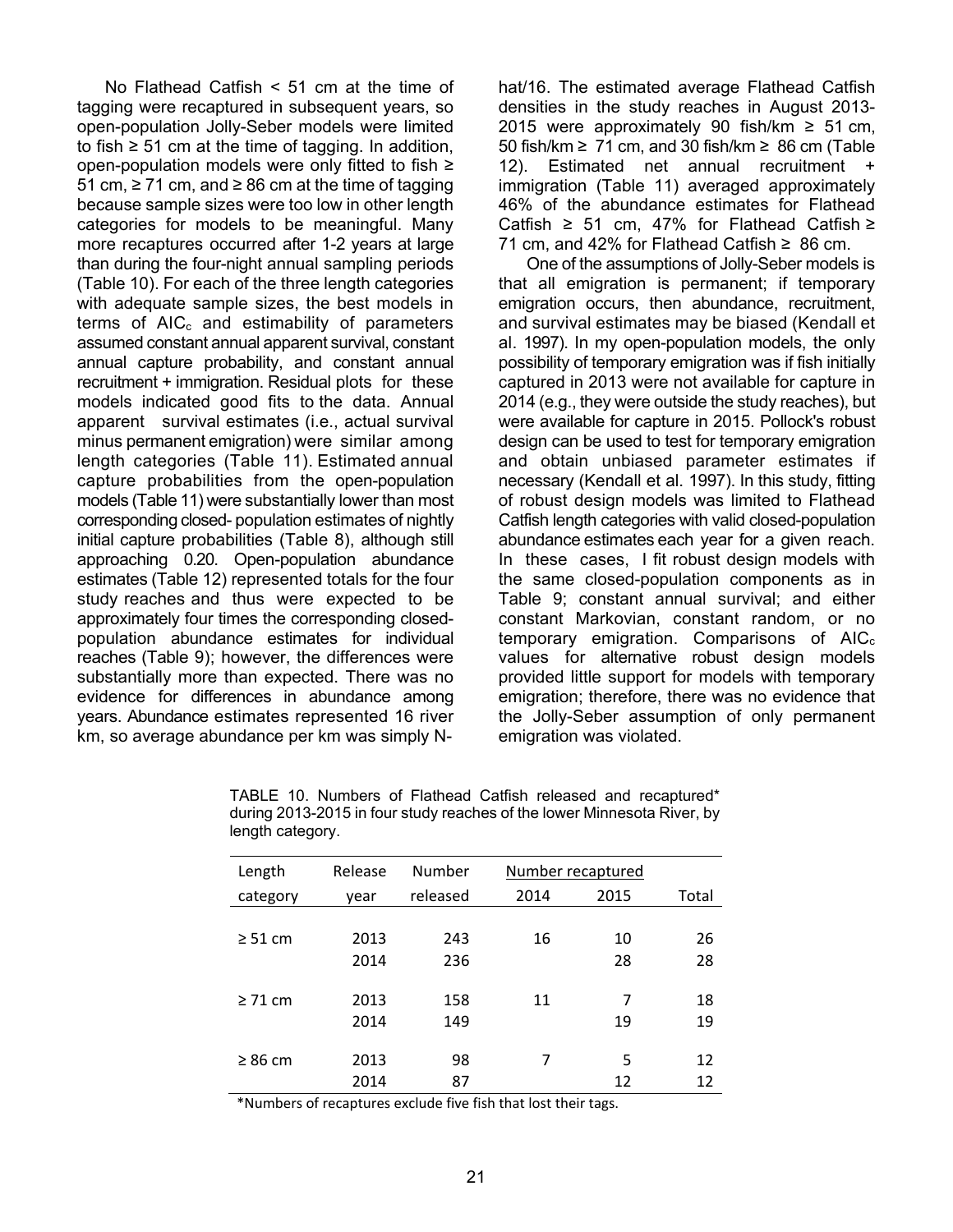TABLE 11. Apparent survival (Phi), annual capture probability (*p*), and net annual recruitment + immigration (B-hat) estimated from POPAN Jolly-Seber models of three length categories of Flathead Catfish released and recaptured at four pooled 4-km study reaches of the lower Minnesota River in 2013-2015. Models assumed constant annual Phi, *p*, and probability of entry. Adjusted estimates account for tag loss.

| Length       |           |          |           |       | 95% confidence bounds | Adjusted |
|--------------|-----------|----------|-----------|-------|-----------------------|----------|
| category     | Parameter | Estimate | <b>SE</b> | Lower | Upper                 | estimate |
|              |           |          |           |       |                       |          |
| $\geq$ 51 cm | Phi       | 0.524    | 0.144     | 0.262 | 0.775                 | 0.582    |
|              | р         | 0.176    | 0.062     | 0.084 | 0.331                 |          |
|              | B-hat     | 637      | 85        | 491   | 827                   | 573      |
| $\geq$ 71 cm | Phi       | 0.521    | 0.169     | 0.223 | 0.804                 | 0.579    |
|              | р         | 0.190    | 0.080     | 0.078 | 0.393                 |          |
|              | B-hat     | 386      | 63        | 281   | 530                   | 348      |
| $\geq 86$ cm | Phi       | 0.548    | 0.213     | 0.184 | 0.867                 | 0.609    |
|              | р         | 0.192    | 0.098     | 0.064 | 0.450                 |          |
|              | B-hat     | 206      | 42        | 139   | 307                   | 182      |

TABLE 12. Annual abundance (N-hat) and density (N-hat/km) estimates from POPAN Jolly-Seber models of three length categories of Flathead Catfish at four pooled 4-km study reaches of the lower Minnesota River in 2013-2015. Models assumed constant annual apparent survival, constant annual capture probability, and constant annual probability of entry.

|              | 95% confidence |       |           |       |       |          |           | 95% confidence |       |  |
|--------------|----------------|-------|-----------|-------|-------|----------|-----------|----------------|-------|--|
| Length       | bounds         |       |           |       |       |          |           | bounds         |       |  |
| category     | Year           | N-hat | <b>SE</b> | Lower | Upper | N-hat/km | <b>SE</b> | Lower          | Upper |  |
|              |                |       |           |       |       |          |           |                |       |  |
| $\geq$ 51 cm | 2013           | 1408  | 504       | 713   | 2782  | 88       | 32        | 45             | 174   |  |
|              | 2014           | 1374  | 488       | 699   | 2701  | 86       | 31        | 44             | 169   |  |
|              | 2015           | 1359  | 481       | 693   | 2664  | 85       | 30        | 43             | 167   |  |
|              |                |       |           |       |       |          |           |                |       |  |
| $\geq$ 71 cm | 2013           | 848   | 358       | 383   | 1877  | 53       | 22        | 24             | 117   |  |
|              | 2014           | 826   | 348       | 374   | 1824  | 52       | 22        | 23             | 114   |  |
|              | 2015           | 816   | 344       | 370   | 1801  | 51       | 22        | 23             | 113   |  |
| $\geq 86$ cm | 2013           | 520   | 265       | 203   | 1332  | 33       | 17        | 13             | 83    |  |
|              | 2014           | 490   | 252       | 190   | 1264  | 31       | 16        | 12             | 79    |  |
|              | 2015           | 475   | 242       | 185   | 1219  | 30       | 15        | 12             | 76    |  |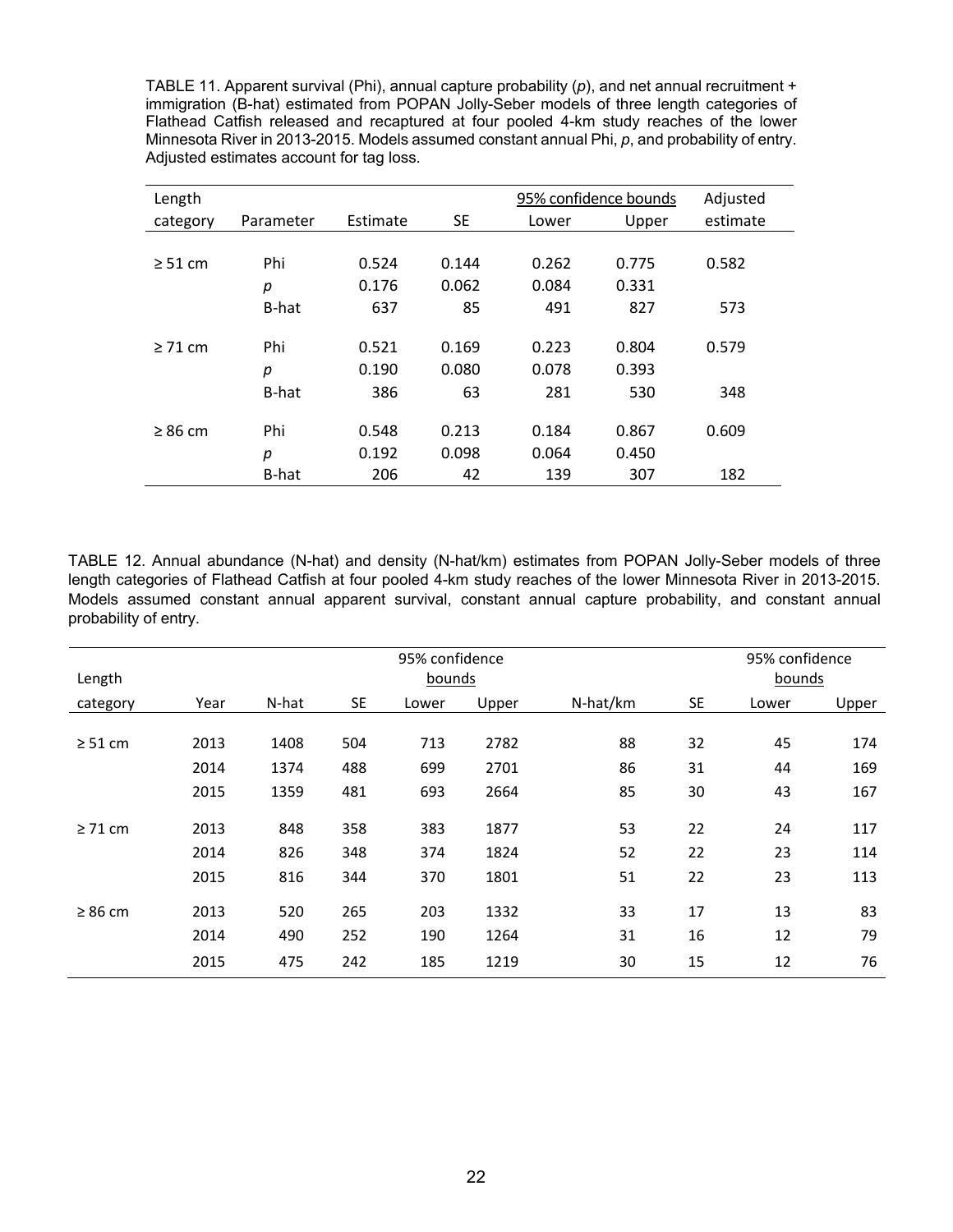Another assumption of Jolly-Seber models is that tags are not lost. If there is tag loss, estimates of survival and recruitment (but not abundance) are biased (Arnason and Mills 1981). In this study, 5 of 59 Flathead Catfish recaptured after 1-2 years at large did not have detectable PIT tags, for an overall loss or malfunction rate of 8%. Therefore, I used equations (2.9) and (2.12) of Arnason and Mills (1981) to adjust the Jolly-Seber estimates of Phi and B-hat (Table 11) for tag loss. Tag loss resulted in negatively biased apparent survival and positively biased Bhat. However, the adjusted estimates were well within the 95% confidence bounds of the unadjusted estimates, so bias due to tag loss was relatively inconsequential.

Four tagged fish (all ≥ 71 cm) were found dead 1-2 days after capture and spine removal in 2013, and these fish were counted as losses on capture in the Jolly-Seber models (Cooch and White 2017). Because of concern about potential unobserved post-release mortality due to spine removal from fish ≥ 71 cm in 2013, I simulated effects on Jolly-Seber parameter estimates in Program MARK by assigning additional percentages of the 2013 catch of fish  $≥ 71$  cm to losses on capture, and then running the same POPAN model to obtain new parameter estimates. Substantial unobserved

post-release mortality in 2013 would have resulted in negatively biased estimates of apparent survival and abundance, and positively biased estimates of *p* and B-hat. Estimates of abundance and *p* would have been affected much less than estimates of apparent survival and B-hat; even if post-release mortality had been as high as 50% in 2013, adjusted estimates of abundance and *p* would have been well within the 95% confidence bounds of the unadjusted estimates (Table 13).

Total catches over the four nights of sampling per reach per year were strongly correlated with closed-population abundance estimates because when a valid closed-population estimate was obtained, the cumulative catch accounted for most of the estimated abundance (Figure 12). Numbers of nets and numbers of nights per reach were constant (except for Shakopee in 2014), so the correlation was virtually the same with either catch/net or catch/night. Annual openpopulation abundance estimates (Table 12) and corresponding catches did not vary substantially among years, and only three years of data were available. Additional years of data encompassing more annual variation would be necessary for a meaningful evaluation of potential correlations between catch rates and annual open-population abundance estimates.

|             | Percentage of unobserved losses on capture in 2013 |           |       |       |          |           |       |       |  |  |  |  |  |
|-------------|----------------------------------------------------|-----------|-------|-------|----------|-----------|-------|-------|--|--|--|--|--|
|             |                                                    | 0%        |       |       |          | 50%       |       |       |  |  |  |  |  |
| Parameter   | Estimate                                           | <b>SE</b> | Lower | Upper | Estimate | <b>SE</b> | Lower | Upper |  |  |  |  |  |
| Phi         | 0.521                                              | 0.169     | 0.223 | 0.804 | 0.769    | 0.255     | 0.167 | 0.982 |  |  |  |  |  |
| р           | 0.190                                              | 0.080     | 0.080 | 0.393 | 0.172    | 0.074     | 0.070 | 0.364 |  |  |  |  |  |
| B-hat       | 386                                                | 63        | 281   | 530   | 239      | 142       | 82    | 702   |  |  |  |  |  |
| N-hat(2013) | 848                                                | 358       | 383   | 1877  | 930      | 397       | 417   | 2073  |  |  |  |  |  |
| N-hat(2014) | 826                                                | 348       | 374   | 1824  | 892      | 387       | 396   | 2012  |  |  |  |  |  |
| N-hat(2015) | 816                                                | 344       | 370   | 1801  | 925      | 395       | 415   | 2062  |  |  |  |  |  |

TABLE 13. Comparison of actual parameter estimates from POPAN Jolly-Seber models of Flathead Catfish ≥ 71 cm (assuming 0% unobserved losses on capture) with hypothetical parameter estimates resulting from simulating 50% losses on capture in 2013. Models assumed constant annual apparent survival, constant annual capture probability, and constant annual probability of entry.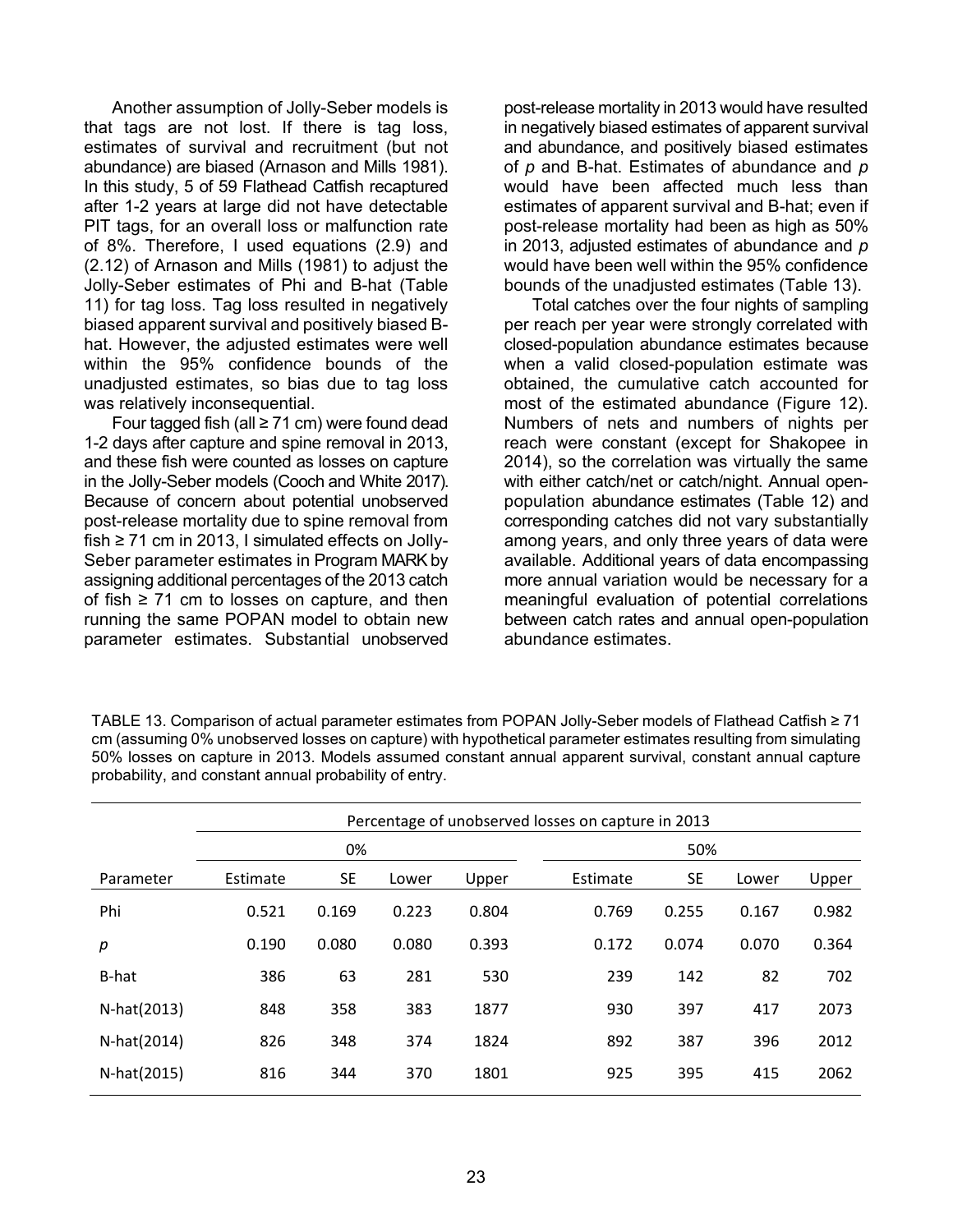

FIGURE 12. Closed-population abundance estimates (N-hat) versus hoop net catches of three length classes of Flathead Catfish in four study reaches of the lower Minnesota River during August of 2013-2015. Diagonal lines represent 1:1 correspondence.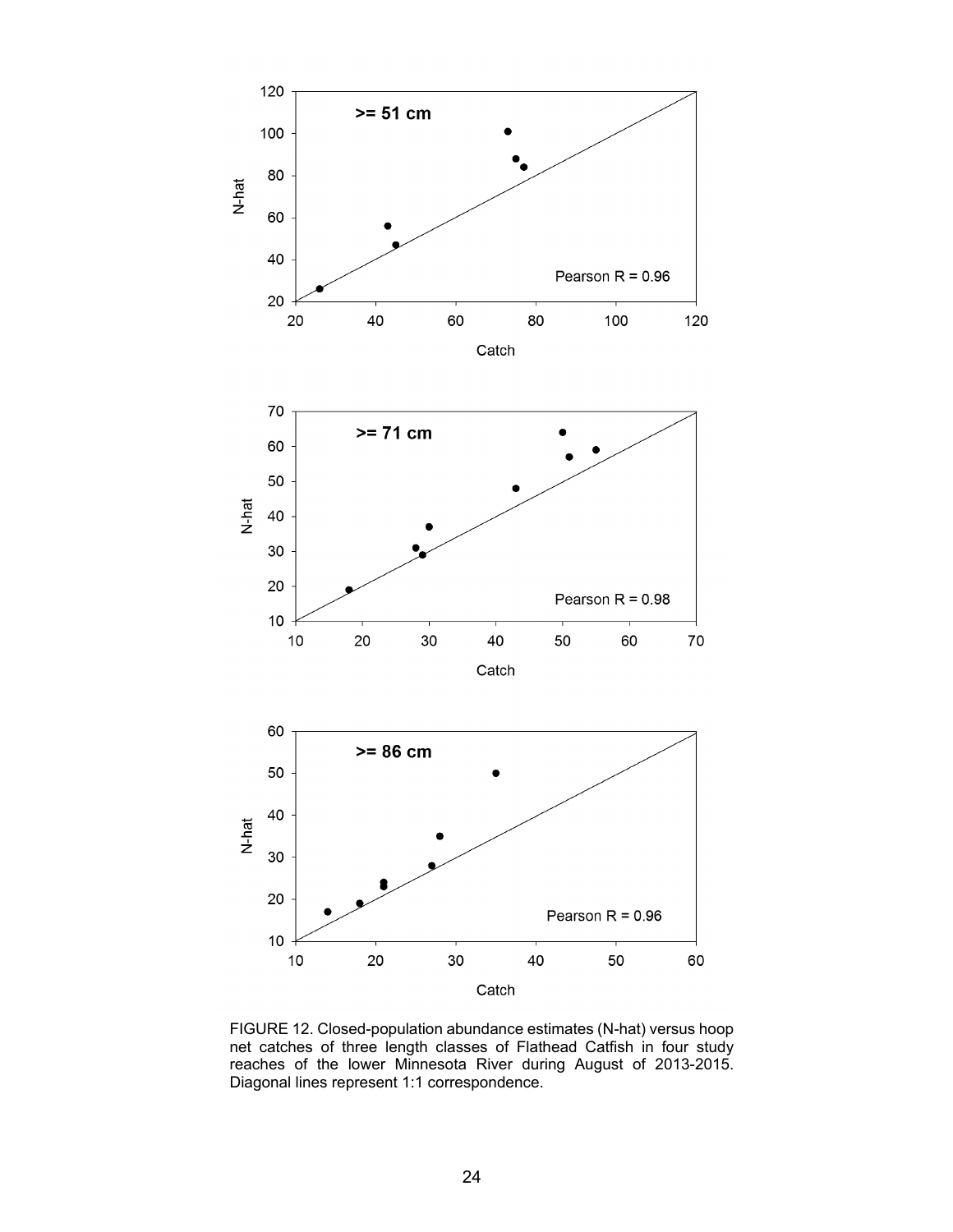## **DISCUSSION**

Mean hoop net catches per net-night in the lower Minnesota River were much higher than the 75th percentile of reported values summarized by Bodine et al. (2013), indicating that our sampling methods were exceptionally efficient or the Flathead Catfish population was exceptionally abundant. A strong tendency for declining nightly catches of Flathead Catfish in nets repeatedly lifted and reset in the same locations suggested that our sampling was often efficient enough to deplete the supply of new fish that were vulnerable to the nets during each four-night annual sampling period in a given reach. Stauffer and Koenen (1999) reported that hoop nets were not effective at capturing Flathead Catfish in the Minnesota River. However, their lack of success probably was due to using nets that were too small (76 cm diameter with 19 mm mesh) and of a design that did not fish properly in a river (Stauffer et al. 1996). Recent sampling with large hoop nets in the same reaches they sampled with small hoop nets has resulted in catch rates very similar to those observed during this study (Tony Sindt, Minnesota Department of Natural Resources, personal communication). Largediameter, small-mesh hoop nets efficiently captured a greater length range of Flathead Catfish than trot lines (Stauffer and Koenen 1999), without the necessity of obtaining and transporting large quantities of appropriatelysized live baitfish, and without the danger to staff inherent with handling large hooks anchored in strong current. However, Flathead Catfish were not fully recruited to our hoop nets until they reached 51 cm, even though the 2.5-cm-bar mesh was capable of retaining individuals as small as 19 cm. Therefore, low-frequency electrofishing is likely a more efficient means of capturing juveniles (Stauffer and Koenen 1999). The size selectivity of the hoop nets may have been partly due to setting nets in habitats that were used more frequently by larger fish. It is also possible that small Flathead Catfish tended to avoid entering nets that already contained larger conspecifics, due to the danger of aggression or cannibalism. Overall hoop net catch rates were similar among the three years of sampling. However, there was significant variation in length

distributions among years, primarily due to a greater proportion of fish < 51 cm in 2014. There also was significant variation in length distributions among reaches, possibly due to differences in habitat preferences among length classes. Although the large hoop nets were of limited value for sampling juveniles directly, the catch curve based on fish age 5 and older indicated that recruitment to the adult population has been quite consistent for many years.

My study design allowed for comparison of closed-population and open-population capturerecapture abundance estimates. A capturerecapture abundance estimate is not necessarily a "population estimate," but only an estimate of the number of animals that are vulnerable to the sampling methods (Seber 1982: p. 72). Interpreting an abundance estimate as a population estimate requires the assumption that one is sampling the entire biological population (or a defined sub-population), but this assumption is not always valid. For example, Kelso and Shuter (1989) found that closedpopulation removal models based on intensive gill netting substantially underestimated the total population of trout *Salvelinus* spp. and *Oncorhynchus mykiss* in a small lake, even though their models fit the data well. They believed the discrepancy was due to changing catchability as a result of sampling by a single, passive, size-selective gear in a heterogeneous habitat subject to significant environmental changes; a scenario remarkably similar to my hoop net sampling of Flathead Catfish in the Minnesota River. In this study, although the spacing of hoop nets along each study reach approximated the previously documented mean weekly net movements of adult Flathead Catfish at the same time of year in the LeSueur reach (Shroyer 2011), it is likely that some individuals did not move enough during an annual fournight sampling period to have any chance of encountering a net and being captured. Therefore, similar to the results of Scott (1950) from hoop net and wire basket catches in the Coosa River, Alabama, my closed-population abundance estimates probably only represented a portion of the Flathead Catfish that were actually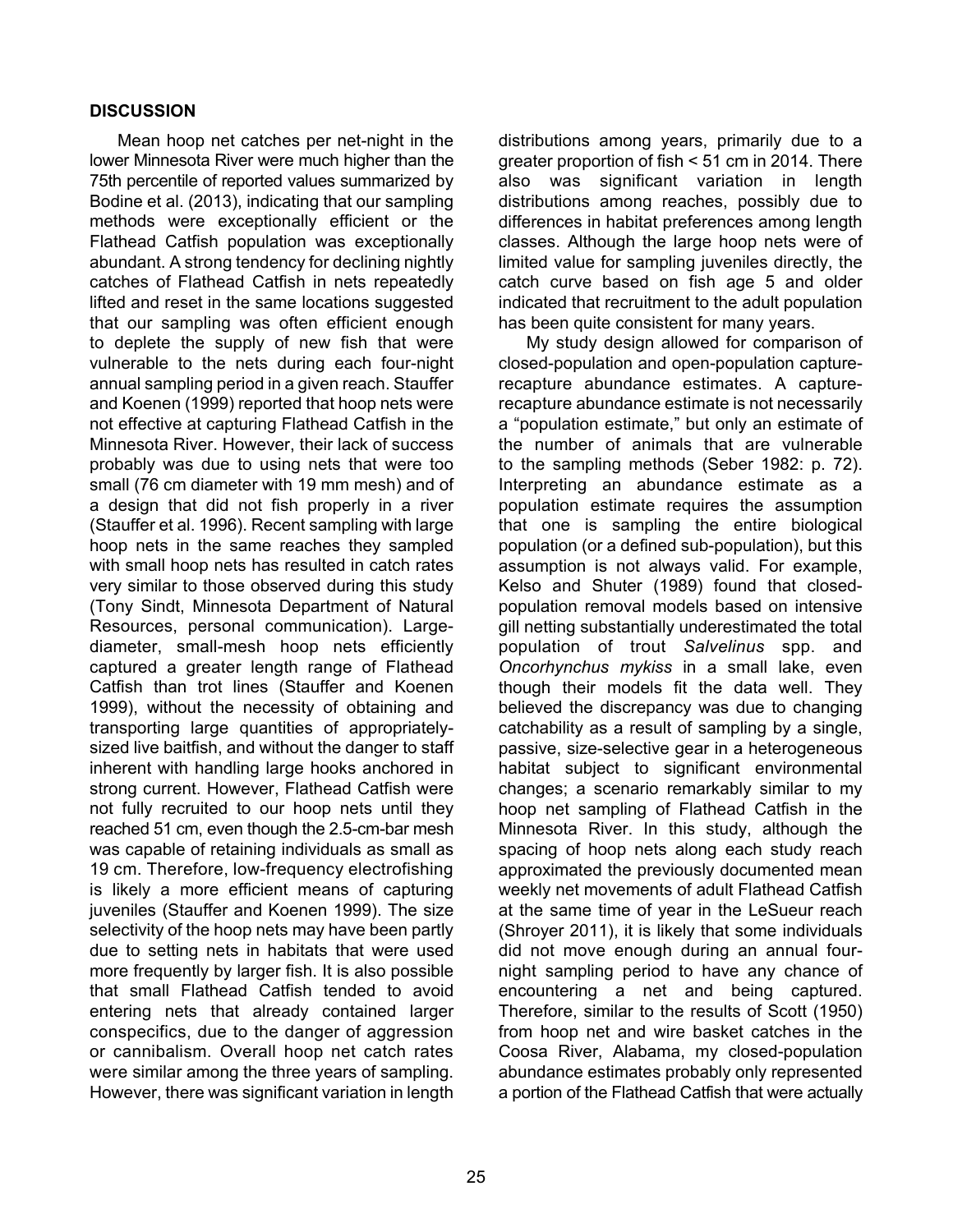present in the study reaches each August. In addition, since very few, if any, fish were recaptured within an annual sampling period, closed-population abundance estimates were only possible when nightly catches tended to decline over the four nights of annual sampling, analogous to removal methods. When nightly catches did not decline, it could have been due to increased movement within the reach resulting in higher probability of encountering nets, or substantial short-term immigration resulting in violation of the closed-population assumption. Open-population abundance estimates based on all three years of capture and recapture data generally indicated substantially higher Flathead Catfish densities than corresponding closedpopulation estimates. The open-population estimates probably better represented actual abundance not only because they did not assume short-term closure, but also because marked fish had time to move and mix with unmarked fish during the one-year intervals between sampling periods.

Density estimates for the Minnesota River are difficult to compare directly with other riverine populations because of differences in length ranges of the fish sampled and potential biases of most other estimates. Morris et al. (1971) estimated densities of Flathead Catfish in the Missouri River, Nebraska to be 17 fish/km ≥ 20 cm in the unchannelized section and 9 fish/km ≥ 20 cm in the channelized section using a modified Schnabel method, but their methods may have resulted in substantial bias because they only sampled brush piles and bank stabilization structures. Quinn (1988) used traditional Schnabel and Schumacher-Eschmeyer closed-population methods for Flathead Catfish ≥ 30.5 cm that were captured and recaptured between May and November 1985 in the Flint River, Georgia, resulting in density estimates of approximately 160 fish/km ≥ 30.5 cm. However, their estimates may have been substantially biased due to recruitment and mortality over the 6-month sampling period. Dobbins et al. (1999) probably came closer to meeting closed-population assumptions with their Schnabel estimates of 35-58 fish/km ≥ 38 cm TL in the Apalachicola River, Florida. Daugherty and Sutton (2005) estimated density at 145 fish/km in the St. Joseph River, Michigan, but it was unclear what length range this applied to, and the estimate may have been substantially biased due to violation of demographic closure during excessively long sampling periods. Kaeser et al. (2011) used traditional Petersen closed-population methods to estimate abundance of Flathead Catfish  $\geq$  30.5 cm in the Flint River and Ichawaynochaway Creek, Georgia in 2007 and the Altamaha River, Georgia in 1995 and 2009. Their assumption of geographic closure was reasonable, but it was unclear whether sampling periods were short enough for the assumption of demographic closure to be valid. Their density estimates for the Flint River and Ichawaynochaway Creek were only about 30 fish/km and 10 fish/km, respectively; while estimates for the Altamaha River were about 200 fish/km in 1995 and 60 fish/km in 2007. The only previous capturerecapture study that rigorously addressed both geographic and demographic closure was that of Pine (2003). His density estimates of Flathead Catfish > 12.5 cm were only 4-31 fish/km for introduced populations in three North Carolina coastal plain rivers based on robust design models. My density estimates for Flathead Catfish  $\geq 51$  cm were approximately 90 fish/km based on open-population Jolly-Seber models, which along with the exceptionally high catch rates indicate very high abundance of adult Flathead Catfish in the lower Minnesota River.

This study suggested long-term openpopulation experiments may be more useful than short-term closed-population experiments for riverine Flathead Catfish due to the difficulty of obtaining a large enough sample in a short enough time before assumptions of geographic and demographic closure are violated, along with potential problems such as short-term trap shyness and inadequate short-term mixing of marked and unmarked fish. Unlike Pine (2003), I did not need to account for temporary emigration. This was partly due to the limited possibility of temporary emigration in a study with only three primary periods, but also because my sampling occurred at a time of year when Flathead Catfish exhibited high site fidelity, and my study reaches were much larger than the typical home range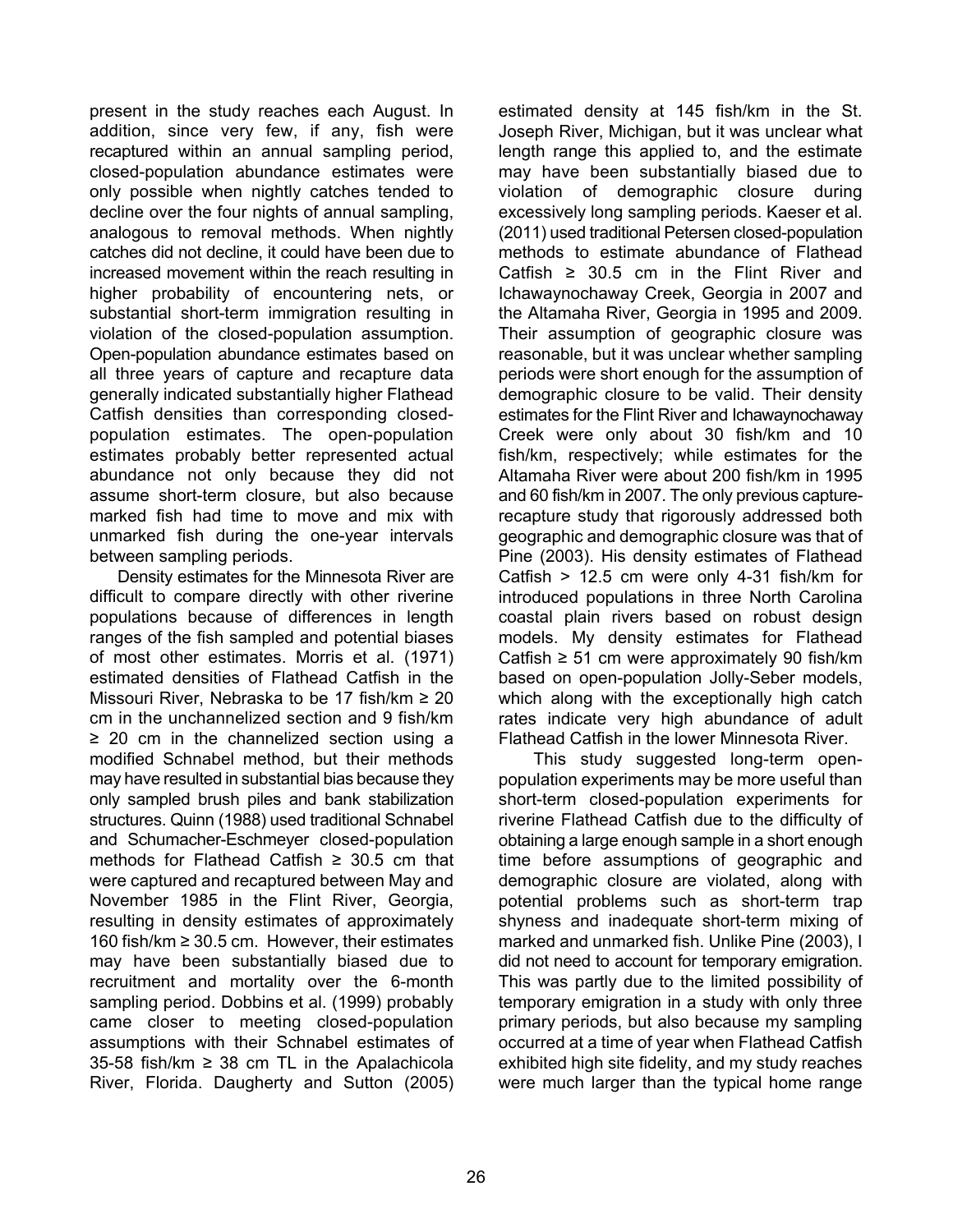size (Shroyer 2011). Three primary periods (not necessarily annual or evenly spaced) are the minimum for open-population models, but future studies should be planned for more than the minimum to increase precision of estimates and allow for potential loss of planned sample periods due to adverse river conditions. Studies should be designed to minimize the possibility of temporary emigration, but should incorporate the robust design so that temporary emigration can be detected and dealt with if necessary.

Flathead Catfish in this study were extremely trap shy for at least three nights after initial capture in hoop nets. Pine (2003) also found evidence of trap shyness during repeated electrofishing samples. Except for Pine (2003), all previously reported closed-population abundance estimates for riverine Flathead Catfish have assumed equal initial capture and recapture probabilities. If the fish in these studies actually were trap shy, then the abundance estimates were positively biased. Because of the apparent tendency for short-term trap shyness in Flathead Catfish, future closed-population capture-recapture studies always should consider models with behavioral effects on recapture probabilities.

An assumption of Jolly-Seber models is that marked and unmarked animals have the same capture probability (Seber 1982: p. 196). If Flathead Catfish were still trap shy after 1-2 years at large (i.e., "permanently" trap shy), then Jolly-Seber capture probabilities were negatively biased and abundance estimates were positively biased (Williams et al. 2002). However, the fact that many more fish were recaptured after 1-2 years at large than during the four-night annual sampling periods suggests that trap shyness was primarily a short-term behavioral response, perhaps due to restricted movement while recovering from the stress of capture, tagging, and spine removal. Since Jolly-Seber estimates of capture probabilities were relatively high, it seems unlikely that many marked fish "remembered" to avoid hoop nets in subsequent years.

The 8% long-term loss or malfunction rate of PIT tags in this study was surprisingly high relative to the 1.5% rate reported for the same implantation location by Daugherty and Buckmeier (2009). Several factors may have contributed to the difference. The tags used in this study were

longer than the 8.5 mm X 2.1 mm tags that they evaluated, perhaps increasing the probability of loss. Their initial sample size (72 tagged fish) was much smaller than mine (479 tagged fish ≥ 51 cm), although they recovered 68 fish at the end of their study versus 59 recaptured during this one. Their long-term loss rate was determined after 300 days in the unnatural environment of two 0.24-ha earthen ponds, whereas mine was determined after 1-2 years in the natural environment of a free-flowing river where more active fish behavior could have increased the probability of tag loss or breakage. If I were to do another similar study with riverine Flathead Catfish, I would implant food-safe PIT tags in the dorsal musculature in an attempt to achieve improved long-term retention.

Point estimates of apparent survival from the Jolly-Seber models were much lower than the 91% actual survival estimate from the catch curve. Almost 80% of telemetry-tagged Flathead Catfish survived and returned to the LeSueur reach from late summer, 2008 to late summer, 2009 (Shroyer 2011), which is near the upper 95% confidence bounds of apparent survival estimates from the Jolly-Seber models; however, the Jolly-Seber estimates were negatively biased by tag loss and possibly by unobserved postrelease mortality in 2013. The difference between actual survival and apparent survival is an estimate of the annual permanent emigration rate. Given the imprecision and potentially substantial bias of the Jolly-Seber apparent survival estimates, and the independent estimate of nearly 80% apparent survival based on telemetry, my best estimate of the annual permanent emigration rate from the 4-km study reaches during August is only about 10%.

Most other Flathead Catfish populations apparently experience substantially higher annual mortality rates than the Minnesota River population, corresponding with the relative rarity of old fish (Kwak et al. 2006). However, earlier studies probably tended to underestimate ages and survival rates, especially when basal recess spine sections were used for age determination (Turner 1982). Recent studies using otoliths for age determination estimated annual survival of lightly exploited populations similar to that in the Minnesota River (Marshall et al. 2009; Jolley and Irwin 2011; Winkelman 2011).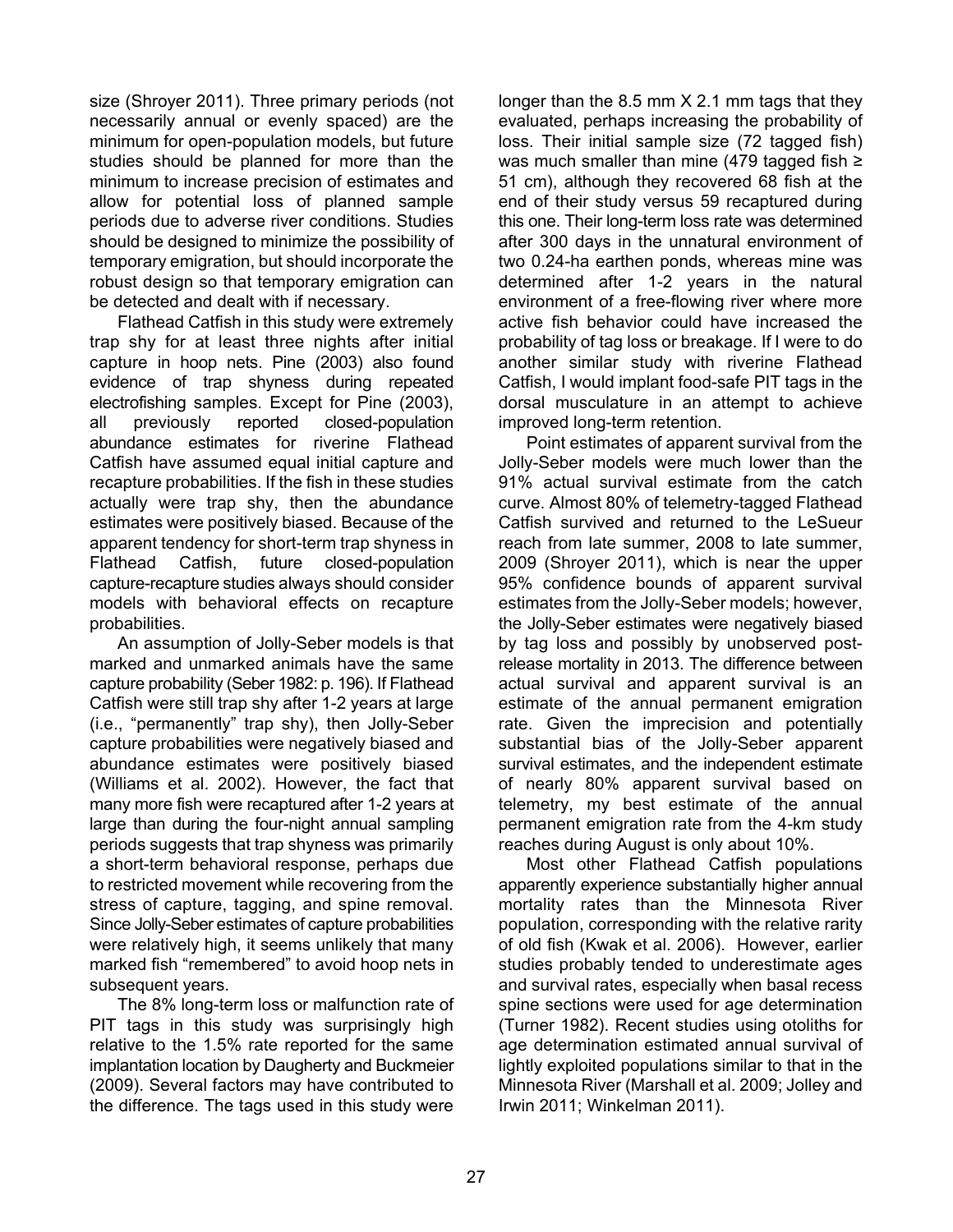Flathead Catfish in the Minnesota River are an uncommon example of a fish population with a very high annual survival rate and relatively consistent recruitment for many years. There was no evidence that population dynamics were substantially different in the lower river in 2013- 2015 than they were upstream from New Ulm 20 years earlier (Stauffer et al. 1996). The Minnesota River population of Flathead Catfish grew similarly to other native riverine populations throughout the United States at young ages, but did not reach large sizes until relatively old ages. Nonetheless, length distributions of the hoop net catch indicated very high proportions of large fish in the Minnesota River relative to other populations based on comparable hoop net samples (Ford et al. 2011), trot line samples (Arterburn 2001), or recreational and commercial catches (Marshall et al. 2009; Brown 2011; Travnichek 2011; Winkelman 2011). Flathead Catfish in the Minnesota River commonly survived long enough to reach memorable size, but the existence of a substantial proportion of trophy-size fish depended on the very high annual survival rate that allowed unusually fast-growing individuals to reach old ages. Therefore, the size structure of this population is vulnerable to any substantial increase in total mortality, and very conservative fishing regulations are warranted if maintaining the current trophy fishery is a high priority.

#### *ACKNOWLEDGMENTS*

*Dale Logsdon assisted with most of the field work and provided helpful comments on various aspects of the project. Additional field assistance was provided by Hannah Anema, Doug Dieterman, Jason Harris, John Hoxmeier, Scott Mackenthun, Loren Miller, Peter Muggli, Patrick Schmalz, and Thor Tackett. Dave Staples provided statistical assistance, and Tony Sindt provided a useful review of a draft of this report.*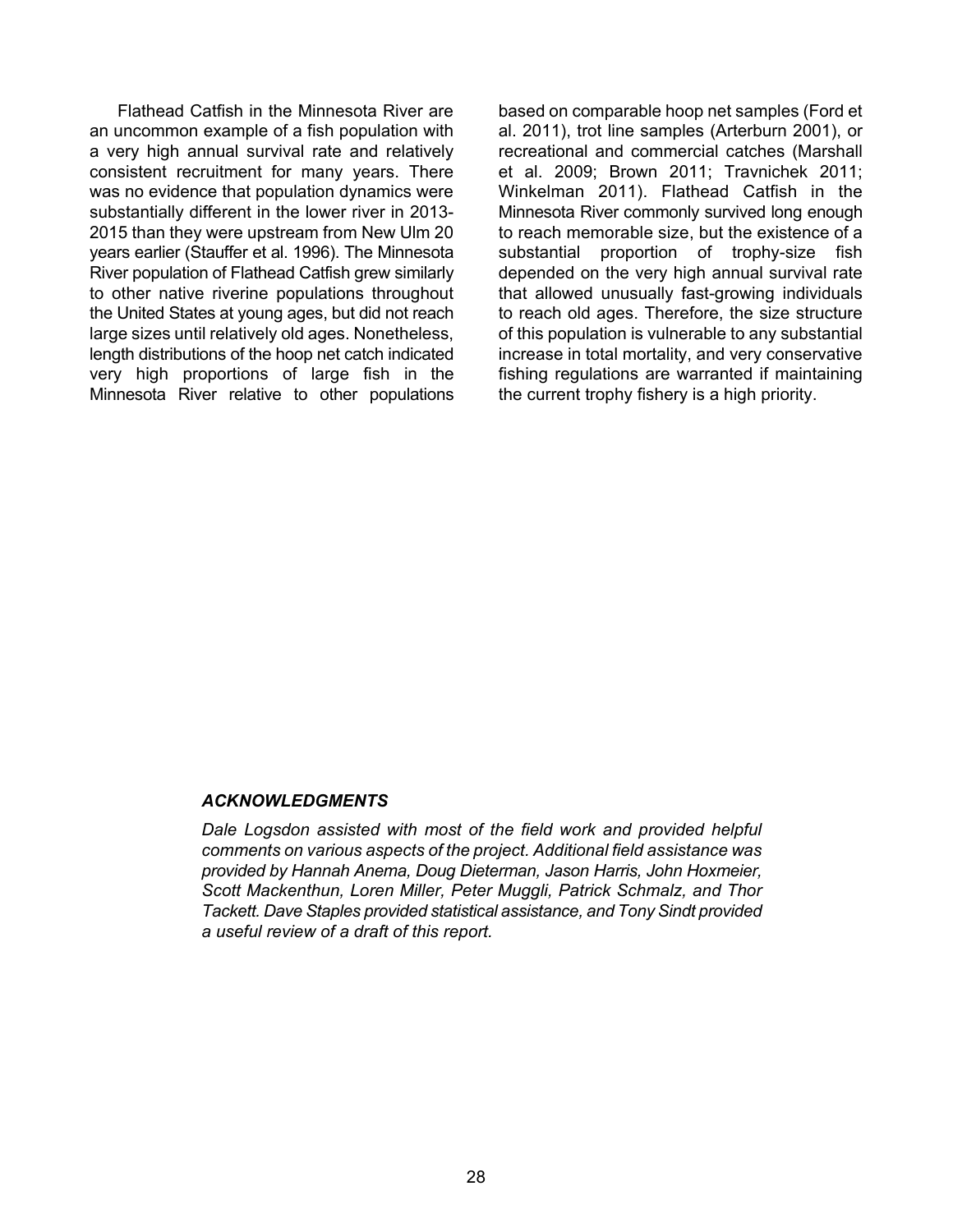# **REFERENCES**

- Arnason, A. N., and K. H. Mills. 1981. Bias and loss of precision due to tag loss in Jolly-Seber estimates for mark-recapture experiments. Canadian Journal of Fisheries and Aquatic Sciences 38:1077-1095.
- Arterburn, J. E. 2001. Population characteristics and sampling methods of catfish for the James and Big Sioux rivers. M.S. Thesis. South Dakota State University, Brookings.
- Arterburn, J. E., D. J. Kirby, and C. R. Berry. 2002. A survey of angler attitudes and biologist opinions regarding trophy catfish and their management. Fisheries 27:10-21.
- Bister, T. J., and coauthors. 2000. Proposed standard weight (Ws) equations and standard length categories for 18 warmwater nongame and riverine fish species. North American Journal of Fisheries Management 20:570-574.
- Bodine, K. A., and coauthors. 2013. Catfish sampling techniques: where we are now and where we should go. Fisheries 38:529- 546.
- Brown, J. L., Jr. 2011. A survey of hand grabbing catfish anglers at Ross Barnett Reservoir, Mississippi. Pages 219-225 *in* P. H. Michaletz and V. H. Travnichek, editors. Conservation, ecology, and management of catfish: the second international symposium. American Fisheries Society, Symposium 77, Bethesda, Maryland.
- Cooch, E. G., and G. C. White. 2017. Program MARK: a gentle introduction. Available: [http://www.phidot.org/software/mark/docs/b](http://www.phidot.org/software/mark/docs/book/) [ook/.](http://www.phidot.org/software/mark/docs/book/) (March 2017).
- Daugherty, D. J., and D. L. Buckmeier. 2009. Retention of passive integrated transponder tags in flathead catfish. North American Journal of Fisheries Management 29:343- 345.
- Daugherty, D. J., and T. M. Sutton. 2005. Population abundance and stock characteristics of flathead catfish in the lower St. Joseph River, Michigan. North American Journal of Fisheries Management 25:1191 - 1201.
- Davis, R. A. 1985. Evaluation of flathead catfish as a predator in a Minnesota lake. Minnesota Department of Natural Resources, Division of Fish and Wildlife, Investigational Report 384, St. Paul.
- DeVries, D. R., and R. V. Frie. 1996. Determination of age and growth. Pages 483-512 *in* B. R. Murphy and D. W. Willis, editors. Fisheries techniques, second edition. American Fisheries Society, Bethesda, Maryland.
- Dobbins, D. A., R. L. Cailteux, and J. J. Nordhaus. 1999. Flathead catfish abundance and movement in the Apalachicola River, Florida. Pages 199–201 *in* E. R. Erwin, W. A. Hubert, C. F. Rabeni, H. L. Schramm, Jr., and T. Coon, editors. Catfish 2000: proceedings of the international ictalurid symposium. American Fisheries Society, Symposium 24, Bethesda, Maryland.
- Eddy, S., and J. C. Underhill. 1974. Northern fishes, third edition. University of Minnesota Press, Minneapolis.
- Ford, Z., and coauthors. 2011. Sampling statistics and size distributions for flathead catfish populations in four Missouri rivers. Pages 95-104 *in* P. H. Michaletz and V. H. Travnichek, editors. Conservation, ecology, and management of catfish: the second international symposium. American Fisheries Society, Symposium 77, Bethesda, Maryland.
- Francis, R. I. C. C. 1988. Are growth parameters estimated from tagging and age-length data comparable? Canadian Journal of Fisheries and Aquatic Sciences 45:936-942.
- Gelwicks, G. T., and G. A. Simmons. 2011. Range and seasonal movements of flathead catfish in the Iowa River, Iowa. Pages 443-453 *in* P. H. Michaletz and V. H. Travnichek, editors. Conservation, ecology, and management of catfish: the second international symposium. American Fisheries Society, Symposium 77, Bethesda, Maryland.
- Guy, C. S., R. M. Neumann, D. W. Willis, and R. O. Anderson. 2007. Proportional size distribution (PSD): a further refinement of population size structure index terminology. Fisheries 32:348.
- ImageJ. 2017. Available: [https://imagej.nih.gov/ij/.](https://imagej.nih.gov/ij/) (January 2017).
- Jackson, D. C. 1999. Flathead catfish: biology, fisheries, and management. Pages 23-35 *in* E. R. Irwin, W. A. Hubert, C. F. Rabeni, H. L. Schramm, Jr., and T. Coon, editors. Catfish 2000: proceedings of the international ictalurid symposium. American Fisheries Society, Symposium 24, Bethesda, Maryland.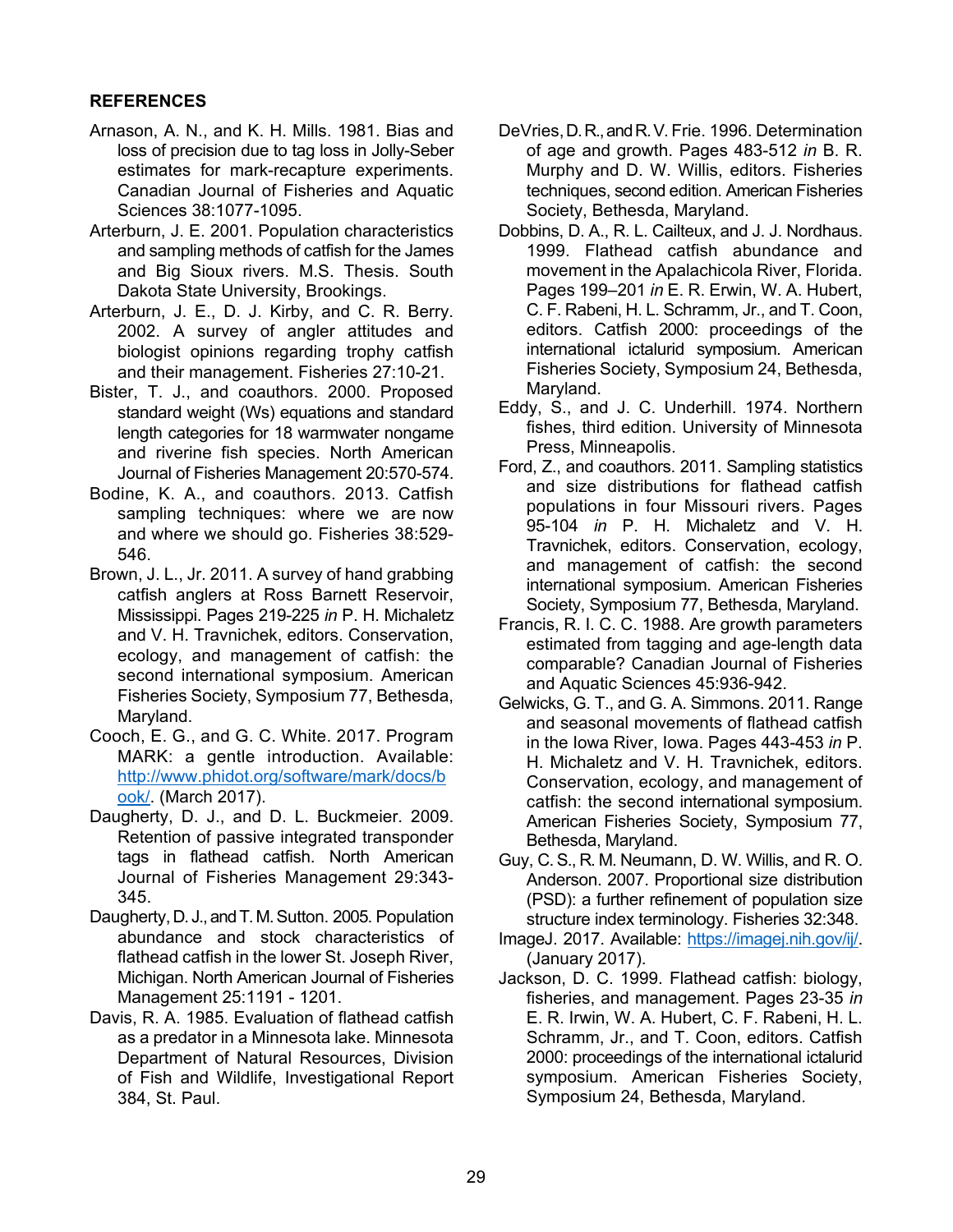- Jolley, J. C., and E. R. Erwin. 2011. Catfish population characteristics in tailwater and reservoir habitats of the Coosa River, Alabama. Pages 155-166 *in* P. H. Michaletz and V. H. Travnichek, editors. Conservation, ecology, and management of catfish: the second international symposium. American Fisheries Society, Symposium 77, Bethesda, Maryland.
- Kaeser, A. J., T. F. Bonvechio, D. Harrison, and R. R. Weller. 2011. Population dynamics of introduced flathead catfish in rivers of southern Georgia. Pages 409-422 *in* P. H. Michaletz and V. H. Travnichek, editors. Conservation, ecology, and management of catfish: the second international symposium. American Fisheries Society, Symposium 77, Bethesda, Maryland.
- Kelso, J. R. M., and B. J. Shuter. 1989. Validity of the removal method for fish population estimation in a small lake. North American Journal of Fisheries Management 9:471-476.
- Kendall, W. L., J. D. Nichols, and J. E. Hines. 1997. Estimating temporary emigration using capture-recapture data with Pollock's robust design. Ecology 78:563-578.
- Kirsch, N. A., S. A. Hanson, P. A. Renard, and J. W. Enblom. 1985. Biological survey of the Minnesota River. Minnesota Department of Natural Resources, Section of Fisheries, Special Publication 139, St. Paul.
- Kwak, T. J., D. S. Waters, and W. E. Pine. 2006. Age, growth, and mortality of introduced flathead catfish in Atlantic rivers and a review of other populations. North American Journal of Fisheries Management 26:73-87.
- Lee, L. A., and J. W. Terrell. 1987. Habitat suitability models: flathead catfish. U. S. Fish and Wildlife Service, National Ecology Research Center, Biological Report 82(10.152), Fort Collins, Colorado.
- Maceina, M. J. 1997. Simple application of using residuals from catch-curve regressions to assess year-class strength in fish. Fisheries Research 32:115-121.
- Marshall, M. D., M. P. Holley, and M. J. Maceina. 2009. Assessment of the flathead catfish population in a lightly exploited fishery in Lake Wilson, Alabama. North American Journal of Fisheries Management 29:869-875.
- Michaletz, P. H. 2005. Does pectoral spine extraction cause mortality to channel catfish? North American Journal of Fisheries Management 25:533-535.
- Morris, L. A., R. N. Langemeier, and A. Witt, Jr. 1971. The flathead catfish in unchannelized and channelized Missouri River, Nebraska. Nebraska Game and Parks Commission, Federal Aid Project F-4-R, Lincoln.
- Nash, M. K. 1999. Age and growth of flathead catfish and channel catfish in the Tallapoosa River, Alabama and the Ocmulgee River, Georgia. Master's thesis. Auburn University, Auburn, Alabama.
- Nash, M. K., and E. R. Irwin. 1999. Use of otoliths versus pectoral spines for aging adult flathead catfish. Pages 309-316 *in* E. R. Irwin, W. A. Hubert, C. F. Rabeni, H. L. Schramm, Jr., and T. Coon, editors. Catfish 2000: proceedings of the international ictalurid symposium. American Fisheries Society, Symposium 24, Bethesda, Maryland.
- Odenkirk, J., E. Steinkoenig, and F. Spuchesi. 1999. Response of a brown bullhead population to flathead catfish introduction in a small Virginia impoundment. Pages 475- 477 *in* E. R. Irwin, W. A. Hubert, C. F. Rabeni, H. L. Schramm, Jr., and T. Coon, editors. Catfish 2000: proceedings of the international ictalurid symposium. American Fisheries Society, Symposium 24, Bethesda, Maryland.
- Olive, J., H. L. Schramm, Jr., P. D. Gerard, and E. Erwin. 2011. An evaluation of agreement between pectoral spines and otoliths for estimating ages of catfishes. Pages 679-688 in P. H. Michaletz and V. H. Travnichek, editors. Conservation, ecology, and management of catfish: the second international symposium. American Fisheries Society, Symposium 77, Bethesda, Maryland.
- Otis, D. L., K. P. Burnham, G. C. White, and D. R. Anderson. 1978. Statistical inference from capture data on closed animal populations. Wildlife Monographs 62:3-135.
- Piette, R. R., and A. D. Niebur. 2011. Movement of adult male flathead catfish in the upper Fox River and Wolf River systems determined by radiotelemetry. Pages 455-471 *in* P. H. Michaletz and V. H. Travnichek, editors. Conservation, ecology, and management of catfish: the second international symposium. American Fisheries Society, Symposium 77, Bethesda, Maryland.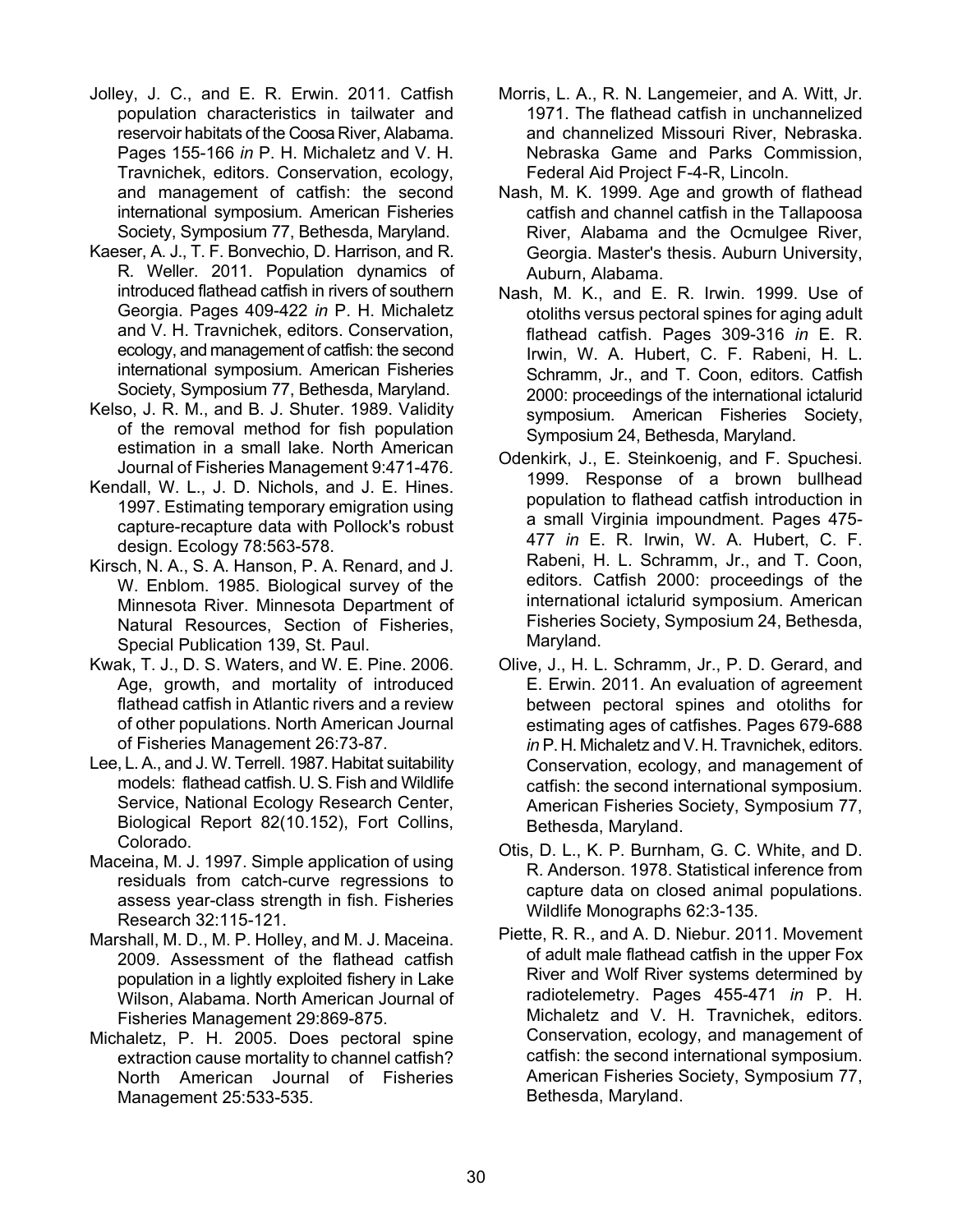- Pine, W. E., III. 2003. Population ecology of introduced flathead catfish. Doctoral dissertation. North Carolina State University, Raleigh.
- Program MARK. 2017. Available: http://www.phidot. org/software/mark/index.html. (January 2017).
- Quinn, S. P. 1988. Flathead catfish abundance and growth in the Flint River, Georgia. Proceedings of the Annual Conference Southeastern Association of Fish and Wildlife Agencies 42:141-148.
- Ricker, W. E. 1975. Computation and interpretation of biological statistics of fish populations. Fisheries Research Board of Canada, Bulletin 191, Ottawa.
- Schwarz, C. J., and A. N. Arnason. 1996. A general methodology for the analysis of capture-recapture experiments in open populations. Biometrics 52:860-873.
- Schwarz, C. J., R. E. Bailey, J. R. Irvine, and F. C. Dalziel. 1993. Estimating salmon spawning escapement using capture-recapture methods. Canadian Journal of Fisheries and Aquatic Sciences 50:1181-1197.
- Scott, D. C. 1950. Sampling fish populations in the Coosa River, Alabama. Transactions of the American Fisheries Society 80:28-40.
- Seber, G. A. F. 1982. The estimation of animal abundance and related parameters, second edition. MacMillan, New York.
- Shroyer, S. M. 2011. Movement and site fidelity of flathead catfish in the Minnesota River. Pages 473-483 *in* P. H. Michaletz and V. H. Travnichek, editors. Conservation, ecology, and management of catfish: the second international symposium. American Fisheries Society, Symposium 77, Bethesda, Maryland.
- Stauffer, K., and coauthors. 1995. A survey of the fish populations of the Minnesota River. Minnesota Department of Natural Resources, Section of Fisheries, Study IV Completion Report, St. Paul.
- Stauffer, K. W., R. C. Binder, B. C. Chapman, and B. D. Koenen. 1996. Population characteristics and sampling methods of flathead catfish *Pylodictis olivaris* in the Minnesota River. Minnesota Department of Natural Resources, Section of Fisheries, Final Report for Federal Aid Project F-29-R(P)-15, Area 410, Study IV, Job 389, St. Paul.
- Stauffer, K. W., and B. D. Koenen. 1999. Comparison of methods for sampling flathead catfish in the Minnesota River. Pages 329- 333 *in* E. R. Irwin, W. A. Hubert, C. F. Rabeni, H. L. Schramm, Jr., and T. Coon, editors. Catfish 2000: proceedings of the international ictalurid symposium. American Fisheries Society, Symposium 24, Bethesda, Maryland.
- Steuck, M. J., and C. C. Schnitzler. 2011. Age and growth of flathead catfish from Pools 12 and 13 of the Upper Mississippi River. Pages 699-712 *in* P. H. Michaletz and V. H. Travnichek, editors. Conservation, ecology, and management of catfish: the second international symposium. American Fisheries Society, Symposium 77, Bethesda, Maryland.
- Stevenson, F., and R. E. Day. 1987. Mortality and growth of channel catfish following extraction of a pectoral spine. North American Journal of Fisheries Management 7:443-445.
- Travnichek, V. H. 2011. Angler size selectivity and exploitation of flathead catfish from the Missouri River. Pages 119-126 *in* P. H. Michaletz and V. H. Travnichek, editors. Conservation, ecology, and management of catfish: the second international symposium. American Fisheries Society, Symposium 77, Bethesda, Maryland.
- Turner, P. R. 1982. Procedures for age determination and growth rate calculations of flathead catfish. Proceedings of the Annual Conference Southeastern Association of Fish and Wildlife Agencies 34(1980):253-262.
- Underhill, J. C. 1989. The distribution of Minnesota fishes and late Pleistocene glaciation. Journal of the Minnesota Academy of Science 55:32-37.
- Vokoun, J. C., and C. F. Rabeni. 2005. Variation in an annual movement cycle of flathead catfish within and between two Missouri watersheds. North American Journal of Fisheries Management 25:563-572.
- Weisberg, S. 1985. Applied linear regression, second edition. John Wiley & Sons, New York.
- Williams, B. K., J. D. Nichols, and M. J. Conroy. 2002. Analysis and management of animal populations: modeling, estimation, and decision making. Academic Press, San Diego, California.